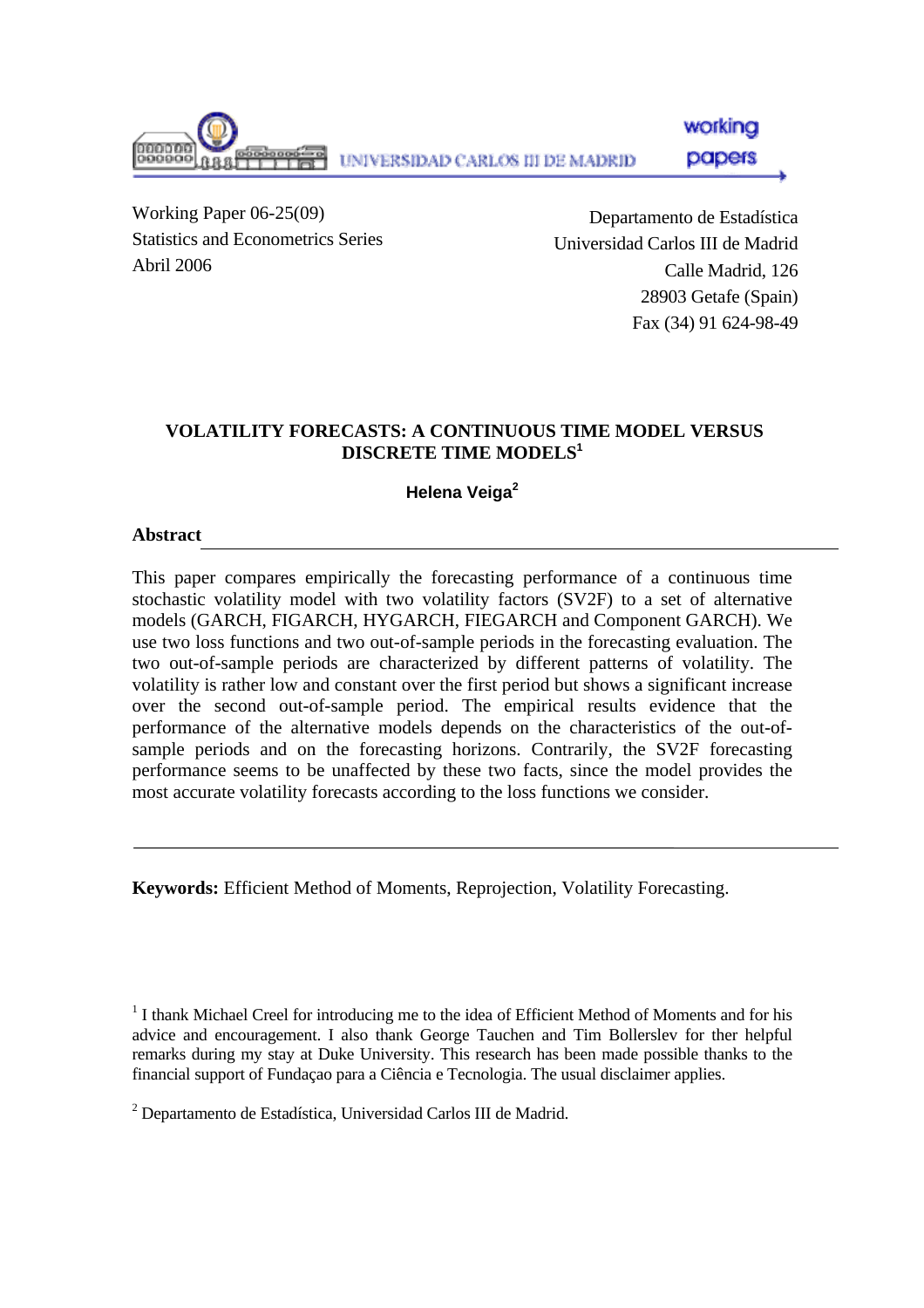# Volatility Forecasts: A Continuous Time Model versus Discrete Time Models

Helena Veiga<sup>∗</sup>

Statistics Department Universidad Carlos III de Madrid C/ Madrid 126, 28903 Getafe (Madrid), Spain Email: mhveiga@est-econ.uc3m.es

#### Abstract

This paper compares empirically the forecasting performance of a continuous time stochastic volatility model with two volatility factors (SV2F) to a set of alternative models (GARCH, FIGARCH, HYGARCH, FIEGARCH and Component GARCH). We use two loss functions and two out-of-sample periods in the forecasting evaluation. The two outof-sample periods are characterized by different patterns of volatility. The volatility is rather low and constant over the first period but shows a significant increase over the second out-of-sample period. The empirical results evidence that the performance of the alternative models depends on the characteristics of the out-of-sample periods and on the forecasting horizons. Contrarily, the SV2F forecasting performance seems to be unaffected by these two facts, since the model provides the most accurate volatility forecasts according to the loss functions we consider.

JEL classification: C10; G13

Keywords: Efficient Method of Moments, Reprojection, Volatility Forecasting.

<sup>∗</sup>I thank Michael Creel for introducing me to the idea of Efficient Method of Moments and for his advice and encouragement. I also thank George Tauchen and Tim Bollerslev for ther helpful remarks during my stay at Duke University. This research has been made possible thanks to the financial support of Fundaçao para a Ciência e Tecnologia. The usual disclaimer applies.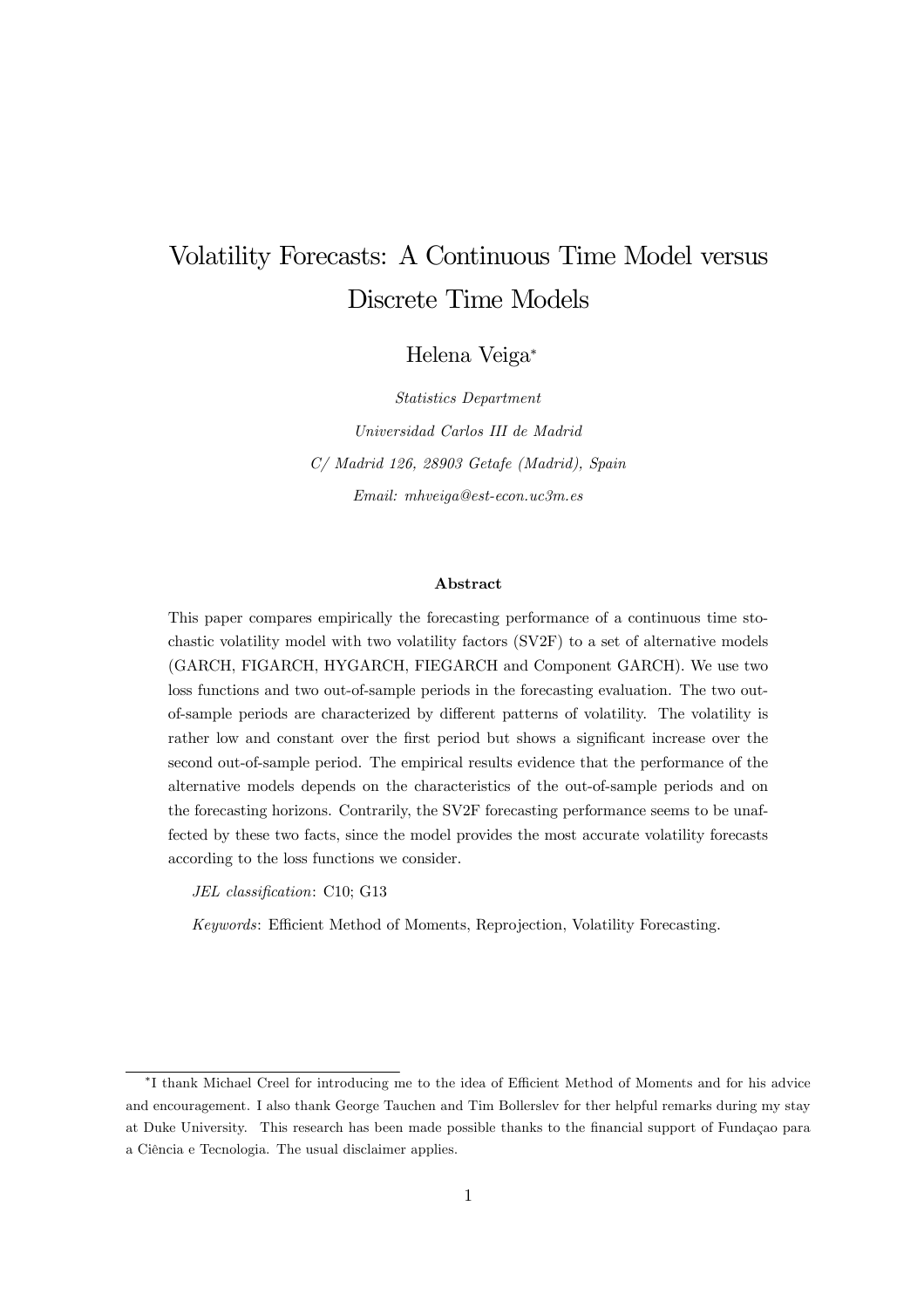## 1 Introduction

Having accurate predictions of the future volatility of financial assets is a necessary ingredient for markets participants to be able to price assets correctly. For some time, the *implied* volatility obtained from the Black-Scholes model was the most popular measure of future volatility. However, the predictive power of the Black-Scholes model diminished severely after the October 1987 stock market crash due to the increasing changes in volatility and, consequently, the implied volatility became a less attractive estimator of future volatility, [see, Canina and Figlewski (1993)].

The availability of high-frequency data and the computational advances allow us to provide today better estimates of future volatility. In the literature, one finds two main methods of how to predict the future volatility. The first method uses intra-period data to calculate the realized volatility (the sum of the intra-period squared returns) and then fits to it models that incorporate its main features. In this case, volatility is treated as observed. Since much of the theoretical literature assumes that the logarithm of the asset price follows a continuous time model like a diffusion, one advantage of this procedure is the possibility of getting unbiased and efficient estimators of the underlying integrated volatility. Contrarily, the second method treats volatility as latent; that is, it is possible to filter the volatility after estimating the structural model. It is rather obvious that the success of this method depends on the specification, because the volatility estimates are model dependent.

In this paper, we follow the second approach and fit the continuous time model with two volatility factors of Gallant and Tauchen (2001) to the returns of Microsoft. We choose a two factor volatility specification, because one recent finding shows that stochastic volatility models with one volatility factor are not able to characterize all the moments of the return distributions, [see, Andersen et al. (2002), Chernov and Ghysels (2000), Eraker et al. (2003), Jones (2003), Pan (2002), Gallant and Tauchen (2001), and Chernov et al. (2003)]. The main reason for this result is that these models are not able to fit the fat tails of return distributions. The introduction of two stochastic volatility factors can solve this problem, because one factor is going to deal with the persistence while the other one tries to accommodate the kurtosis, [see, Chernov et al. (2003)].

In the first step of our analysis we compare the forecasting performance of a set of benchmark models for two different out-of-sample periods and for two different forecasting horizons (10-days-ahead and 1-day-ahead forecasts). As benchmark models we consider the GARCH, the HYGARCH, the FIEGARCH, the FIGARCH, and the Component GARCH model. The last model is the most direct alternative in discrete time to the SV2F since it allows for two volatility components.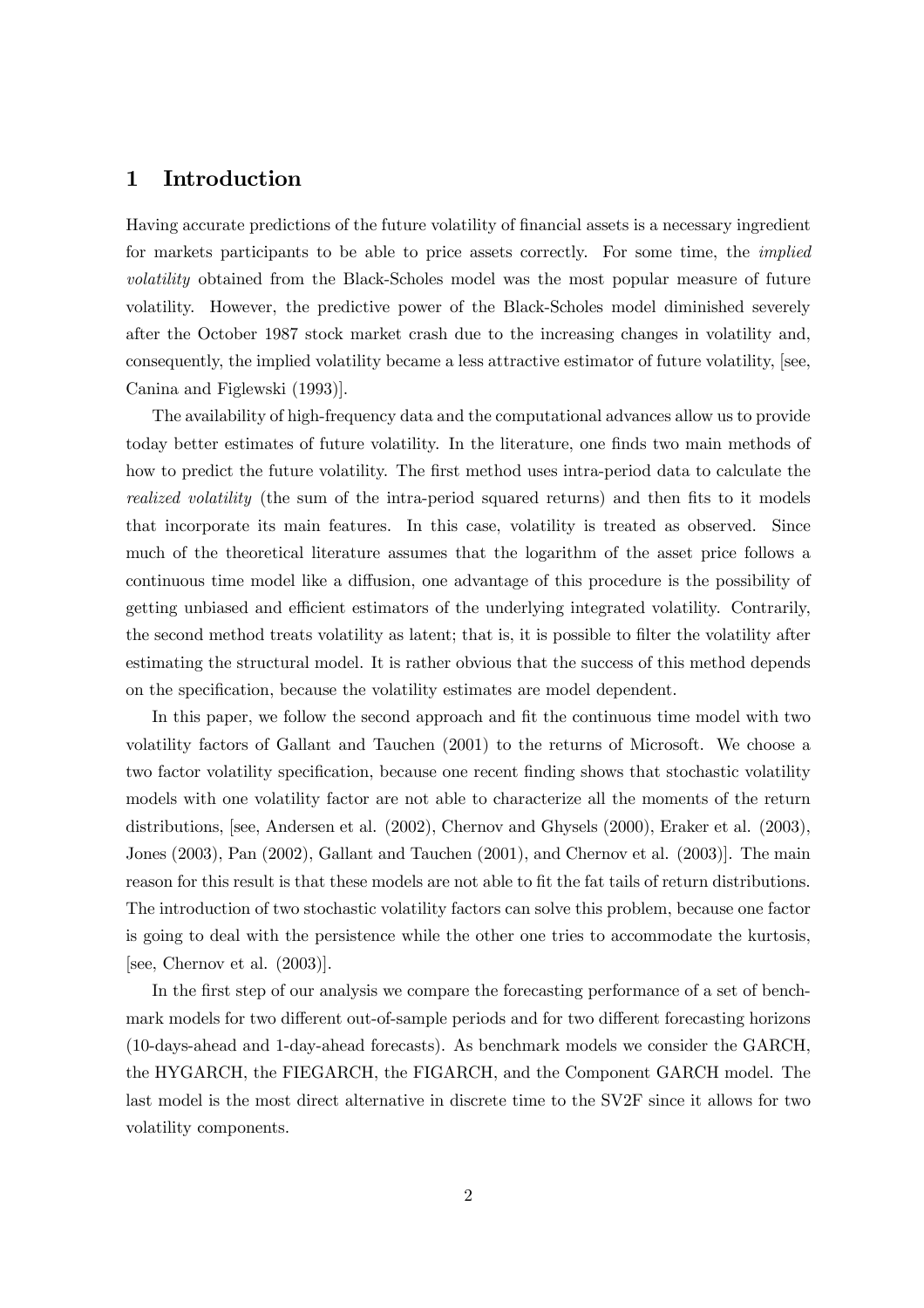The task of selecting the benchmark models is not an easy one. Often, the best model depends upon the objectives of the researcher. González-Rivera et al. (2004) provided evidence that the preferred models depend sharply upon the loss function being used. For instance, in the context when an individual intends to maximize her/his expected utility by chosing a portfolio that consists of a risk-free and a risky asset, then the asymmetric GARCH-type models perform best, while stochastic volatility models clearly dominate other specifications when the objective is to calculate value-at-risk. Andersen and Bollerslev (1998), Hansen and Lunde (2005a), Pagan and Schwert (1990), and West and Cho (1995) also provided evidence that ARCH-type models yield accurate volatility forecasts and Davidson (2004) reports encouraging empirical results for the hyperbolic GARCH (HYGARCH) with respect to Asian exchange rates. Our choice is based mainly on the previous findings and include models such as the GARCH, the FIGARCH, the HYGARCH, the FIEGARCH and the component GARCH model (CModel). The FIGARCH, the HYGARCH and the FIEGARCH model have in common that the volatility processes include fractional integrated roots whose purpose is to capture long memory.<sup>1</sup>

In the second step of our analysis, we select the two best benchmark models at each out-of-sample period and compare them to the SV2F by calculating the "rolling" volatility forecasts. To do so, we proceed as follows: We estimate the SV2F model with the help of the Efficient Method of Moments (EMM) of Gallant and Tauchen (1996) and filter the underlying volatility using the reprojection technique of Gallant and Tauchen (1998). Under the assumption that the model is correctly specified, we obtain a consistent estimator of the integrated volatility. Finally, we regress a function of the realized volatility on a constant and on a function of the volatility forecasts and evaluate the predictive power of the volatility forecasts via the corrected  $R^2$  of the OLS regression and the corresponding mean squared forecast error (MSFE), [see, Andersen et al. (2005)].

One common problem is that the realized volatility is only a consistent estimator of the true volatility when prices are observed continuously and without measurement errors, [see, Merton (1980)]. Unfortunately, these hypotheses are not true in general, and, as a consequence, the realized volatility is often biased due to market microstructure noises. Moreover, its bias tends to get worse as the sampling frequency of intra-day returns increases, [see, Andreou and Ghysels (2002), Oomen (2002) and Bai et al. (2004)]. One way to minimize this problem is to compute the realized volatility from intra-day returns that are sampled

<sup>&</sup>lt;sup>1</sup> According to Parzen (1981), a stationary process  $\{y_t\}$  with an autocovariance  $\gamma_y$  is called a long memory process in the covariance sense, if  $\sum_{\tau=-n}^{n} \gamma_y(\tau) \to +\infty$  as n tends to  $+\infty$ . Granger and Joyeux (1980) provided a different definition of long memory. According to them,  $\{y_t\}$  is a long memory process in the covariance sense with a speed of convergence of order 2d,  $0 < d < 1/2$ , whenever  $\gamma_u(\tau) = C(d)\tau^{2d-1}$ , as  $\tau \to \infty$  (here,  $C(d)$  is a function that depends on d).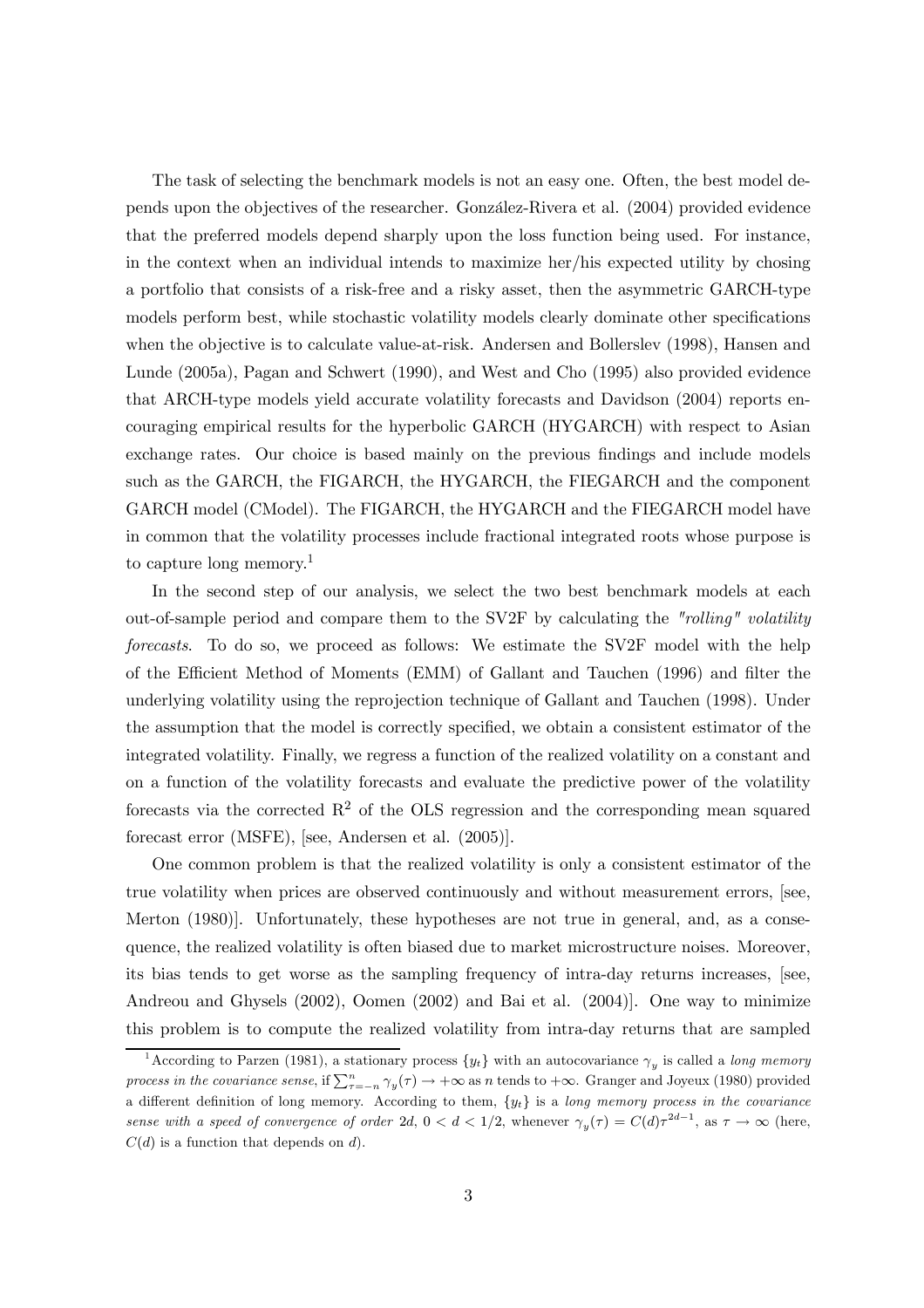at a moderate frequency. We use 15 minutes intra-day data. According to Andersen et al. (2005a) this frequency is effective in reducing the bias of the realized volatility. An alternative solution to decrease the biases is the application of kernel-based estimators [see, Zhou (1996), Hansen and Lunde (2005b), Barndorff-Nielsen et al. (2004b) and Hansen and Lunde (2005c)] or sub-sample based estimators [see, Zhou (1996), Zhang et al. (2005) and Zhang (2005)]. In this paper, we also apply the simplest kernel-estimator of Hansen and Lunde (2005c).

Our empirical results evidence the superiority of the SV2F model in forecasting volatility in both out-of-sample periods. Moreover, the performance of the benchmark models depends mainly on the characteristics of the out-of-sample periods and on the forecasting horizons.

The paper is organized as follows: In the next Section, we introduce all models and estimate them. In Section 3, we explain formally how the volatility forecasts are calculated from the data. Afterwards, we evaluate the forecasting performance of all specifications. Finally, we conclude. Figures and Tables are relegated to the Appendix.

# 2 Volatility Specifications

#### 2.1 Continuous Time Stochastic Volatility

It is one of our main objectives to forecast the future volatility of the Microsoft share using the stochastic volatility model (SV2F) of Gallant and Tauchen (2001). Formally, let  $P_t$  be the value of one share of Microsoft at instant  $t$  (we reserve the notation  $U_{1t}$  for the logarithm of  $P_t$ ) and assume that the instantaneous return of the asset at  $t$ ,  $\frac{dP_t}{P_t}$ , is given by

$$
\frac{dP_t}{P_t} = \alpha_{10}dt + \exp(\beta_{10} + \beta_{12}U_{2t} + \beta_{13}U_{3t})(\psi_{11}dW_{1t} + \psi_{12}dW_{2t} + \psi_{13}dW_{3t})
$$
(1)

and

$$
dU_{it} = (\alpha_{i0} + \alpha_{ii} U_{it})dt + dW_{it}, \text{ for } i = 2, 3.
$$
 (2)

In equation (1),  $\alpha_{10}$  denotes the instantaneous expected return,  $\exp(\beta_{10} + \beta_{12}U_{2t} + \beta_{13}U_{3t})$ is the instantaneous standard deviation (or instantaneous volatility),  $W_i$ ,  $i = 1, 2, 3$ , are Wiener processes, and  $\psi_{1i}$ ,  $i = 1, 2, 3$ , are correlation coefficients that satisfy the restriction  $\psi_{11} = \sqrt{1 - \psi_{12}^2 - \psi_{13}^2}$ . A consequence of equation (1) and (2) is that the instantaneous correlation between returns and changes in variance (the leverage effect) is given by

$$
corr (dU_{1t}, \beta_{12} dU_{2t} + \beta_{13} dU_{3t}) = \frac{\beta_{12}\psi_{12} + \beta_{13}\psi_{13}}{\sqrt{\beta_{12}^2 + \beta_{13}^2}} dt.
$$
 (3)

In the SV2F model (equations  $(1)$  -  $(3)$ ),  $U_2$  and  $U_3$  are volatility factors whose drifts allow for mean reversion (this is the case when  $\alpha_{22}$  and  $\alpha_{33}$  are negative). Moreover, if the absolute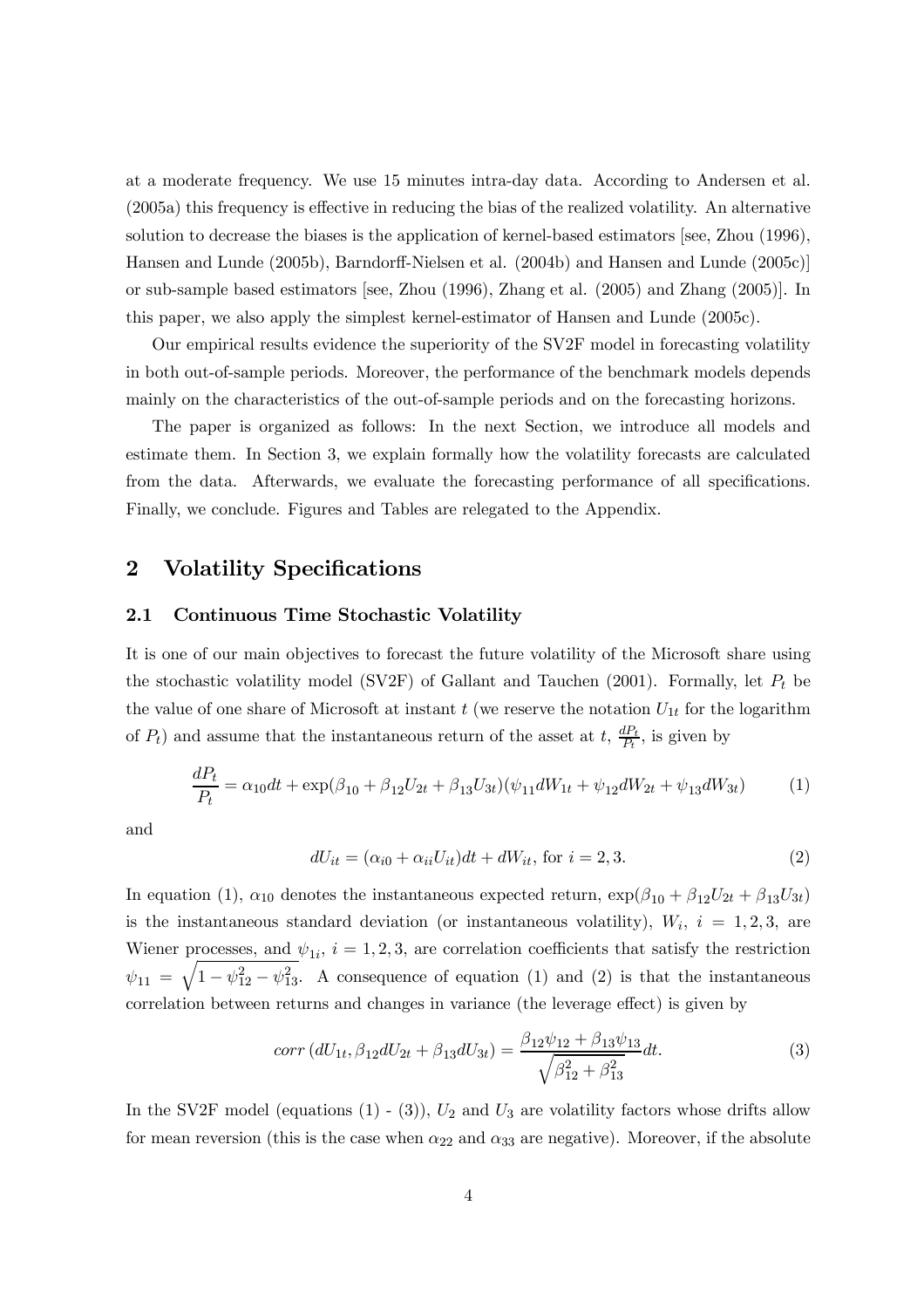values of  $\alpha_{22}$  and  $\alpha_{33}$  are both smaller than one, then shocks to volatility take time to dissipate. In this case, the volatility factors are said to be *slow mean reverting*. Observe finally that the parameter  $\beta_{10}$  takes care of the long-run mean of volatility.

The SV2F model is not fully identified, but it is possible to deal with this problem by imposing additional restrictions on some selected parameters. In particular, we set  $\alpha_{20} =$  $\alpha_{30} = 0$ . These restrictions are common in the literature on systems of differential equations, because they provide flexibility and numerical stability in the estimation phase, [see, Gallant and Tauchen (2001)].

In order to be able to forecast the volatility, we have to estimate the SV2F model first. To do so, we use the Efficient Method of Moments (EMM) of Gallant and Tauchen (1996), an estimation technique that is based on two compulsory phases. The first phase (Projection) consists of projecting the observed data onto a transition density that is a good approximation of the distribution implicit in the true data generating process. The simulated density is called the auxiliary model and its score is said to be the score generator for EMM. The advantage of EMM is that the score has an analytical expression. In the projection step, we proceed carefully along an expansion path with tree structure and the auxiliary model comes out to be a semi-parametric GARCH, as in Gallant and Tauchen (2001). In the second phase (Estimation), the parameters of the models are estimated with the help of the score generator. The score enters the moment conditions in which we replace the parameters of the auxiliary model by their quasi-MLEs obtained in the projection step. The estimates are finally obtained by minimizing the GMM criterion function. EMM includes a post-estimation simulation (Reprojection) as an optional step. This step becomes crucial in our forecasting analysis, because it allows us to filter the volatility implicit in the model.

The SV2F model and all alternative benchmark models presented later on are estimated using data adjusted for stock splits from March 13, 1986 until February 23, 2001. In total, we have 3.778 observations [for the time series of the Microsoft share over this period and the corresponding daily returns, see Figure 2]. The SV2F model is estimated using the package EMM which is available online at Duke University.

Table 1 reports the values of the diagnostic tests. The test statistic follows an asymptotic chi-square distribution with  $p_{\theta} - p_{\rho}$  degrees of freedom, where  $p_{\theta} - p_{\rho}$  denotes the difference between the number of parameters of the auxiliary model obtained in the projection step and the structural SV2F model. We observe that the two factor volatility models (with and without leverage effect) pass the specification test and that all coefficients are statistically significant. Moreover, the first volatility factor is very slow mean reverting while the second is extremely fast mean reverting as in Gallant and Tauchen (2001), [see, again Table 2]. With respect to the coefficient estimates of leverage effect,  $\psi_{12}$  and  $\psi_{13}$ , we see that they are both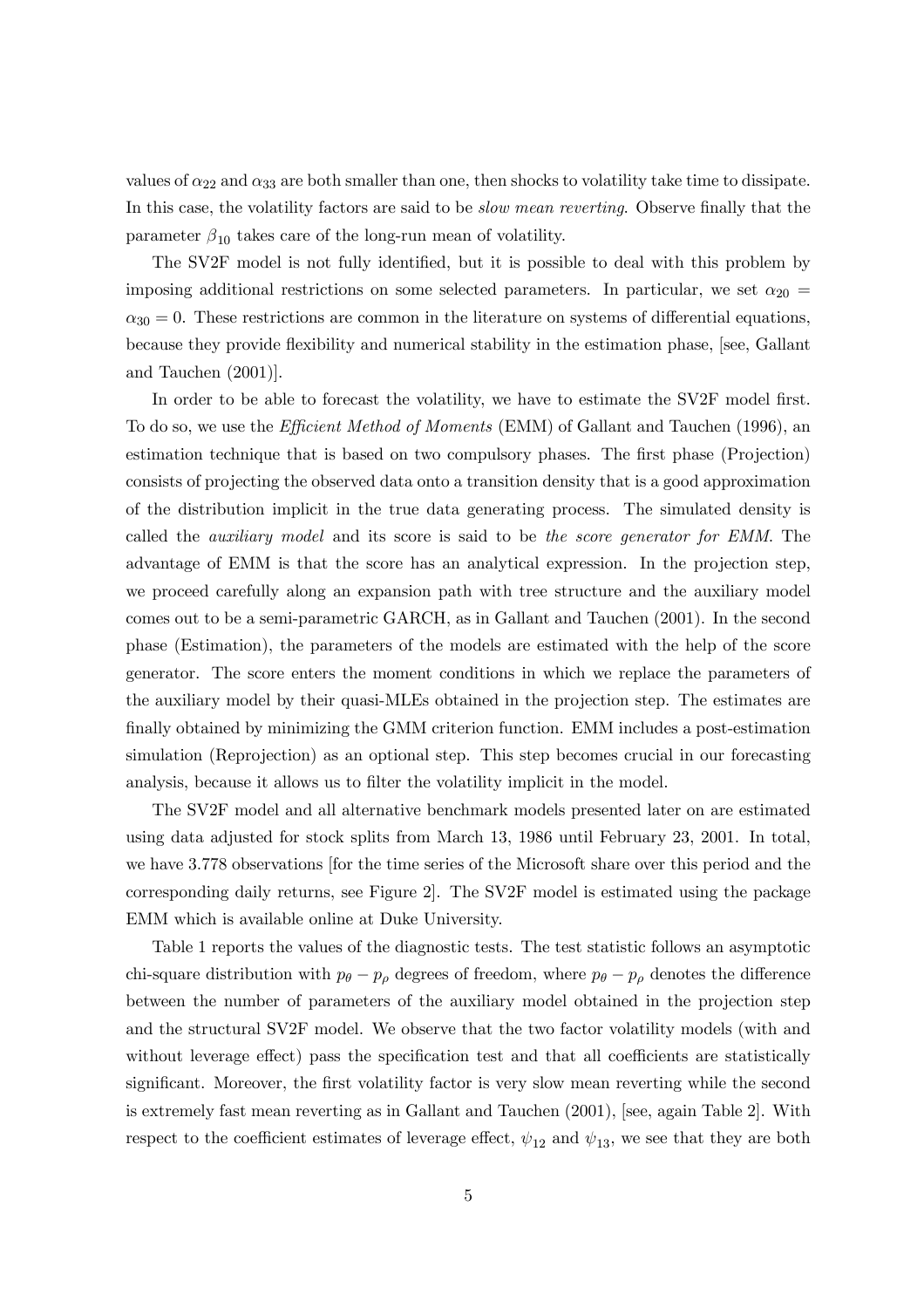negative and statistically significant.

## 2.2 Discrete Time: ARCH-Type Models

#### 2.2.1 HYGARCH and FIEGARCH Models

Davidson (2004) proposed the HYGARCH model as an alternative to the FIGARCH since it is able to generate long memory without behaving oddly when  $d$ , the parameter of fractional integration, approximates 1. Formally, let the prediction error  $\varepsilon_t$  satisfy

$$
\varepsilon_t = \sigma_t \epsilon_t,\tag{4}
$$

where  $\sigma_t^2$  is the conditional variance of  $\varepsilon_t$  given information at time  $t-1$ ,  $\sigma_t > 0$ , and  $\epsilon_t \sim NID(0, 1)$ . Additionally, it is assumed that  $\sigma_t^2$  is such that

$$
\sigma_t^2 = \omega + \theta(L)\varepsilon_t^2,\tag{5}
$$

where

$$
\theta(L) = 1 - \frac{\delta(L)}{\beta(L)} (1 + \alpha((1 - L)^d - 1)).
$$
\n(6)

In equation (6),  $\theta(L)$ ,  $\delta(L)$  and  $\beta(L)$  are polynomials in the lag operator L. Moreover,  $\omega > 0$ ,  $\alpha \geq 0$  and  $d \geq 0$ . The HYGARCH model (equations (4)-(6)) simplifies to a GARCH(p,q) and to a FIGARCH $(p, d, q)$  if  $\alpha = 0$  and  $\alpha = 1$ , respectively. For  $0 < \alpha < 1$ , we have a nested model that behaves normal in the sense that increases in the parameter of fractional integration d leads to more persistence.

If, on the other hand,  $\varepsilon_t$  follows a FIEGARCH $(p, d, q)$ , then the volatility process is given by

$$
\ln \sigma_t^2 = \omega + \phi(L)^{-1} (1 - L)^{-d} [1 + \psi(L)] g(\epsilon_{t-1}), \quad -1 \leq d \leq 1. \tag{7}
$$

In equation (7),  $\phi(L)=1-\phi_1L-\ldots-\phi_pL^p$  and  $\psi(L)=1+\theta_1L+\ldots+\theta_qL^q$  are an autoregressive polynomial and a moving average polynomial in the lag operator L, respectively. It is assumed that the roots of  $\phi(L)$  lie outside the unit circle and that both polynomials do not have common roots. Note that the objective of the function  $g(\epsilon_{t-1}) = \gamma_1 \epsilon_{t-1} + \gamma_2 [|\epsilon_{t-1}| - E(|\epsilon_{t-1}|)]$ is to introduce asymmetry between returns and changes in the variance, [see, Nelson (1991)].

#### 2.2.2 The Component Model

Engle and Lee (1993) formulated a model with two components in the volatility specification. The first one deals with the long-run features that could affect volatility while the second tries to accommodate the short-run dynamics. Formally, let  $y_t$  be the returns of a financial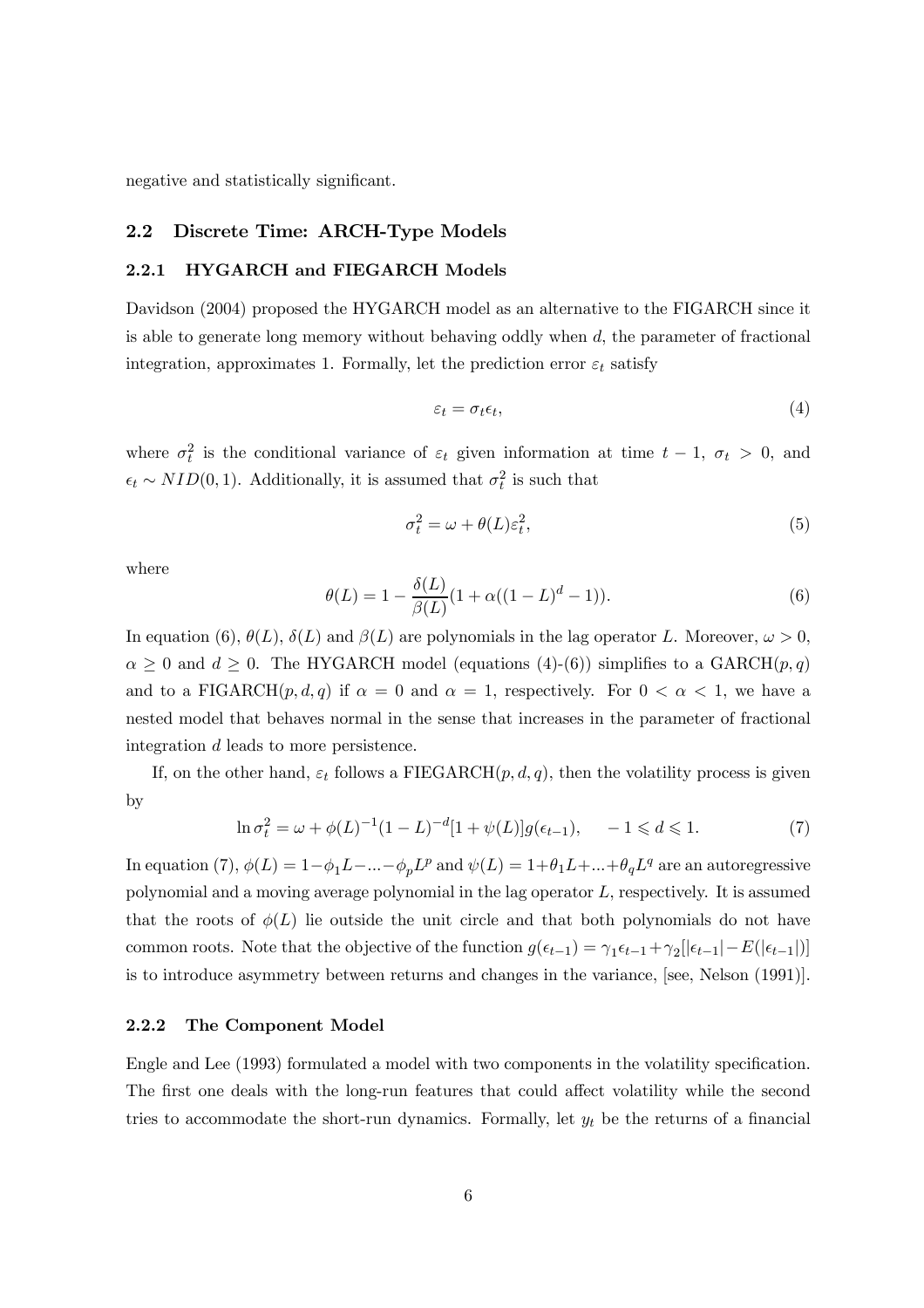asset with expected value  $m_t$  and conditional variance  $\sigma_t^2$ . It is assumed in the component model (CModel) that  $y_t$  follows a process such that

$$
y_t = m_t + \varepsilon_t,\tag{8}
$$

where  $\varepsilon_t$  is given by equation (4) and  $\epsilon_t$  and  $\sigma_t$  satisfy the assumptions imposed on equation (4). However, the conditional variance is now assumed to be equal to

$$
\sigma_t^2 = q_t + \alpha(\varepsilon_{t-1}^2 - q_{t-1}) + \beta(\sigma_{t-1}^2 - q_{t-1}).
$$
\n(9)

In the former equation,  $q_t$  is the permanent component of the conditional variance and it is specified by

$$
q_t = \varpi + \rho q_{t-1} + \phi(\varepsilon_{t-1}^2 - \sigma_{t-1}^2), \quad \rho > \alpha + \beta. \tag{10}
$$

In the CModel (equations  $(4)$  and  $(8)-(10)$ ), the short-run component of the conditional variance is given by the difference between the conditional variance  $\sigma_t^2$  and  $q_t$ . The error  $\varepsilon_{t-1}^2$  –  $\sigma_{t-1}^2$ , whose expected value is zero, drives the time-dependent movement of the permanent component, and therefore, it might be seen as a trend.

#### 2.2.3 Estimation Results

The benchmark models are estimated with the Ox package Garch 4.0 of Laurent and Peters (2005) or with Eviews 5. We report our results in Tables 3, 3.1 and 4. With respect to the HYGARCH model we observe that the hyperbolic parameter  $ln(\alpha)$  is not statistically different from 0. We have already commented before that the HYGARCH reduces to a FIGARCH whenever  $\alpha$  is equal to one. We also see that the estimate of the persistence of the GARCH model is around 0.96 and that the asymmetric relation between returns and volatility in the FIEGARCH model is negative but not significant. For this reason, we do not consider models with leverage effect in the forecasting step. Finally, with respect to the CModel, we observe that the autoregressive parameter  $\rho$  is close to one. This means that the permanent component of the conditional variance has a high degree of persistence. Analogously, the persistence level of the transitory component is given by  $\alpha + \beta$  in equation (10). Since this sum is equal to 0.649, deviations of the conditional variance from its trend seem to be temporary. Our estimation results for the CModel are similar to those of Engle and Lee (1993).

### 3 Forecasting Volatility

**SV2F:** Concerning the SV2F model, our principal objective is to obtain an estimator  $\hat{\sigma}_{t+1}^2$  of the one-step-ahead conditional variance forecast  $\sigma_{t+1}^2$ . To do so, we proceed as follows: As a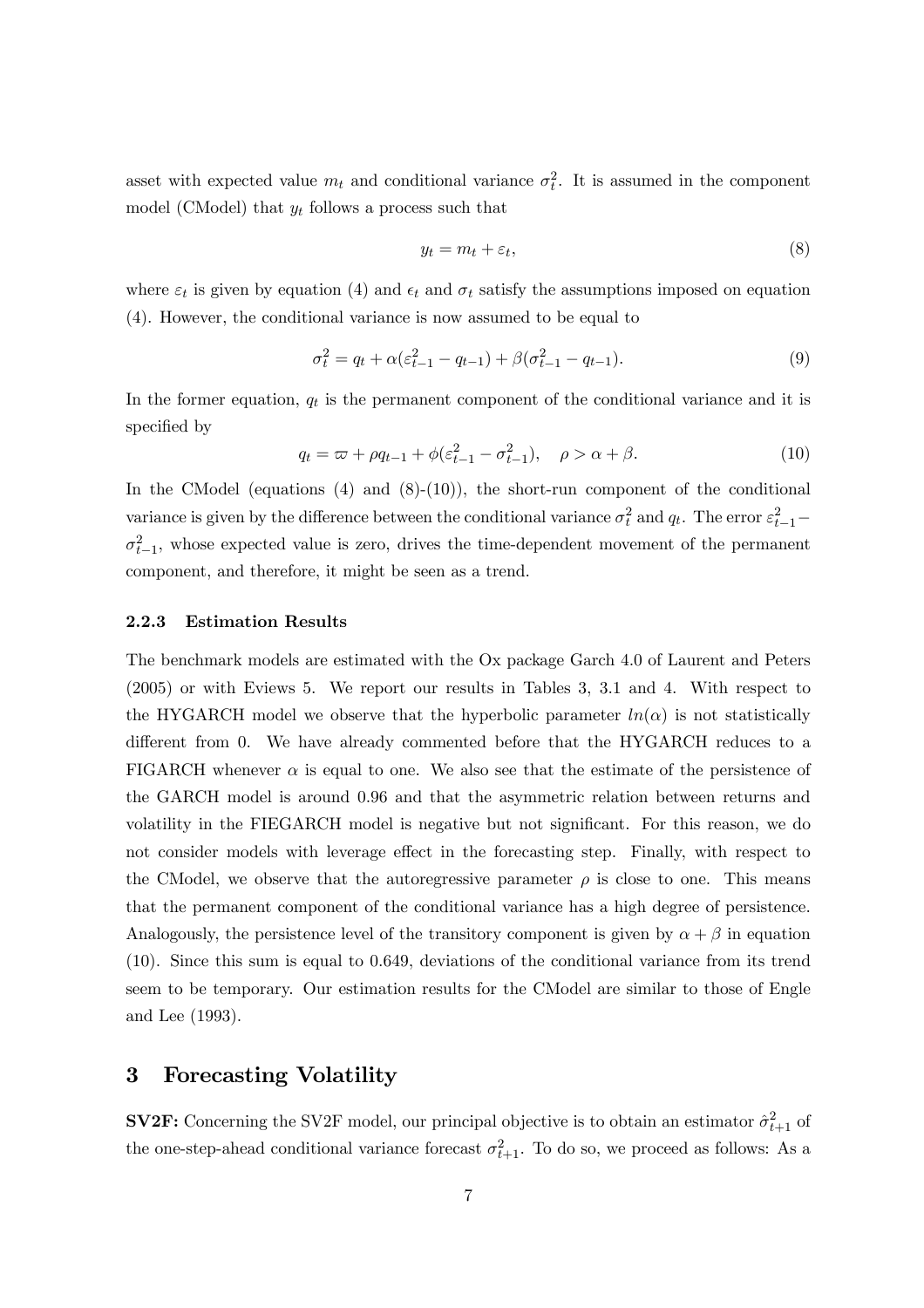by-product of the estimation step we obtain a long simulation of  $y_t$ ,  $\{\hat{y}_\tau\}_{\tau=1}^N$  with  $N = 100000$ , at the estimated parameter vector of the structural model. Next, we impose the auxiliary model found in the projection step on the simulated values  $\{\hat{y}_{\tau}\}_{\tau=1}^{N}$  in order to obtain a good representation of the conditional variance.2 From the estimation of the auxiliary model we can now calculate the conditional variance  $\tilde{\sigma}_{\tau}^2$  in the semi-parametric GARCH. Then, we regress  $\tilde{\sigma}_{\tau}^2$  on its own lags and the lags of  $\hat{y}_{\tau}$  and  $|\hat{y}_{\tau}|$ . In particular, the expression

$$
\tilde{\sigma}_{\tau}^{2} = \alpha_{0} + \alpha_{1} \tilde{\sigma}_{\tau-1}^{2} + ... + \alpha_{p} \tilde{\sigma}_{\tau-p}^{2} + \theta_{1} \hat{y}_{\tau-1} + ... + \theta_{q} \hat{y}_{\tau-q} + \pi_{1} |\hat{y}_{\tau-1}| + ... + \pi_{r} |\hat{y}_{\tau-r}| + u_{t}, (11)
$$

gives us a calibrated function inside the simulation. We obtain the reprojected volatility  $\hat{\sigma}_t$ by replacing the simulated values on the right hand side of equation (11) by the true data; that is,

$$
\hat{\sigma}_t^2 = \hat{\alpha}_0 + \hat{\alpha}_1 \sigma_{t-1}^2 + \dots + \hat{\alpha}_p \sigma_{t-p}^2 + \hat{\theta}_1 y_{t-1} + \dots + \hat{\theta}_q y_{t-q} + \hat{\pi}_1 |y_{t-1}| + \dots + \hat{\pi}_r |y_{t-r}|.
$$
 (12)

Finally, we calculate  $\hat{\sigma}_{t+1}^2$  by evaluating a filter equation similar to equation (12) on the observed data series. We ignore the conditional mean variation because it is negligible for short forecasting horizons, [see, Andersen et al. (2005b)].

**GARCH** $(1, 1)$ : Using recursive substitutions, the GARCH $(1, 1)$  model can be written as an  $\text{ARCH}(\infty)$ ; that is,

$$
\sigma_t^2 = \omega (1 - \beta)^{-1} + \alpha \sum_{i=1}^{+\infty} \beta^{i-1} \varepsilon_{t-i}^2.
$$
 (13)

Since the unconditional variance of the process is equal to  $\sigma^2 = \omega(1 - \alpha - \beta)^{-1}$ , the multistep-ahead forecast of the conditional variance based upon the available information at  $t$  is given by

$$
\sigma_{t+k}^2 = \sigma^2 + (\alpha + \beta)^{k-1} \cdot (\sigma_{t+1}^2 - \sigma^2). \tag{14}
$$

Observe that we need to assume that  $(\alpha + \beta) < 1$  in order to guarantee that  $\sigma^2$  exists. Moreover, the multi-step-ahead forecast of the conditional variance converges to the unconditional variance at an exponential rate fixed by  $\alpha + \beta$ , [see, Andersen et al. (2005b)].

**FIGARCH** $(1, d, 1)$ : If we consider a FIGARCH $(1, d, 1)$ , then the actual conditional variance forecasts are given by

$$
\sigma_{t+k|t+k-1}^2 = \omega (1 - \beta)^{-1} + \lambda(L) \sigma_{t+k-1|t+k-2}^2,
$$
\n(15)

where  $\sigma_{t+k|t+k-1}^2 \equiv \varepsilon_t^2$  for  $k < 0$  and the coefficients of  $\lambda(L) \equiv 1 - (1 - \beta L)^{-1}(1 - \alpha L \beta L$ )(1 – L)<sup>d</sup> are computed from the expressions  $\lambda_1 = \alpha + d$  and for all  $j = 2, 3, ...$ ,

$$
\lambda_j = \beta \lambda_{j-1} + [(j-1-d)j^{-1} - (\alpha+\beta)]\delta_{j-1}, \text{ with } \delta_j \equiv \delta_{j-1}(j-1-d)j^{-1}.
$$
 (16)

<sup>&</sup>lt;sup>2</sup>Given the simulation length, these regressions are as Gallant and Tauchen (2001) say, analytic projections.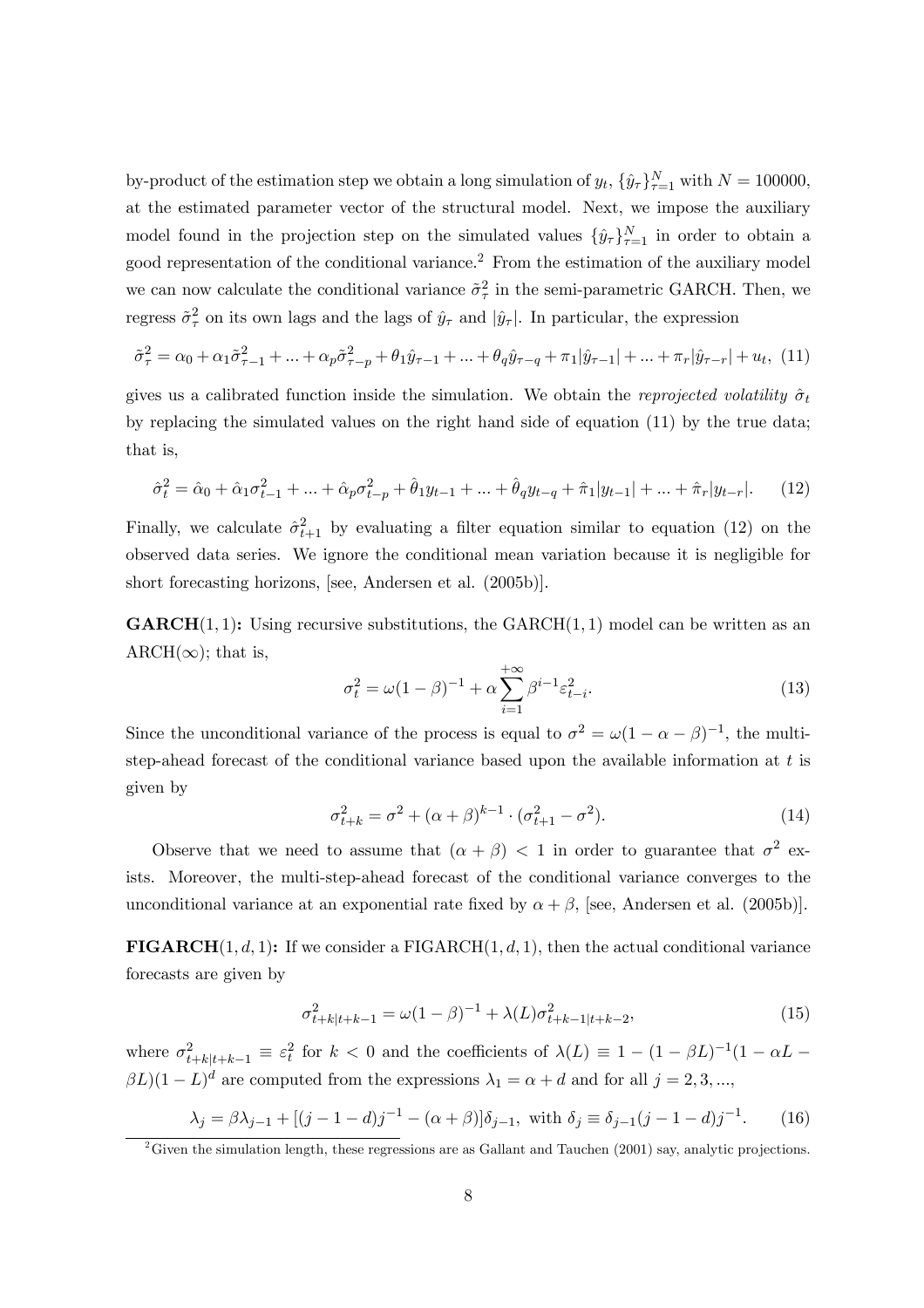Note that the  $\delta_j$ 's are the coefficients in the Maclaurin series expansion of  $(1 - L)^d$ , [see, Andersen et al. (2005b)].

**CModel:** Finally, forecasting volatility using the component model requires to elicit for all  $t$ , given the available information at  $t-1$ , the multi-step-ahead forecasts of the conditional trend  $q_{t+k}$  and the conditional variance  $\sigma_{t+k}^2$ . According to Engle and Lee (1993) the conditional trend and the conditional variance, respectively, are equal to

$$
q_{t+k} = \left[ (1 - \rho^k)/(1 - \rho) \right] \omega + \rho^k q_t \tag{17}
$$

and

$$
\sigma_{t+k}^2 - q_{t+k} = (\alpha + \beta)^k \left(\sigma_t^2 - q_t\right). \tag{18}
$$

In the former equations,  $\rho < 1$  and  $(\alpha + \beta) < 1$ . If  $\rho > (\alpha + \beta)$ , then the transitory component (equation (18)) will decay faster than the trend component (equation (17)), and therefore, the trend component will dominate the conditional variance forecasts as  $k$  increases. In this case, the conditional variance will converge to  $\sigma_{t+k}^2 = q_{t+k} = \omega/(1-\rho)$  as k tends to infinity, because the trend component is itself stationary.

## 4 Evaluating and Comparing Volatility Forecasts

#### 4.1 Evaluation Procedure: Realized Volatility

Suppose for a second that we have obtained the volatility forecasts for every model. To address the question which model performs best in terms of volatility forecasts, we compare the volatility forecasts with the *realized volatility*. To do so, let  $r_{j,t}$ ,  $0 \leq j \leq n$ , represent a set of  $n + 1$  intra-day returns for day  $t (j = 0$  refers to the last price at day  $t - 1$ ,  $j = 1$ to the first observation after the market has opened on day t, and  $j = n$  is the last price at day  $t$ ). It can then be shown, under innocuous regularity conditions, that the realized volatility  $RV_t \equiv \sum_{j=0}^n r_{j,t}^2$  converges to the *integrated volatility* (the time integral of the instantaneous volatility), [see, e.g., Andersen and Bollerslev (1998), Andersen et al. (2001), Barndorff-Nielsen and Shephard (2001, 2002a, 2002b, 2004a), Comte and Renault (1998), Andersen et al. (2003) and Andersen et al. (2005a)]. In fact, for a given sample period, the higher the frequency of the data and the larger the number of observations, the better the approximation of the realized volatility estimator to the integrated volatility. In the cases where the logarithm of asset price is not a pure diffusion (for instance, if it follows a jumpdiffusion process), Andersen et al. (2003) proved that the realized volatility converges to the total variation of the asset return.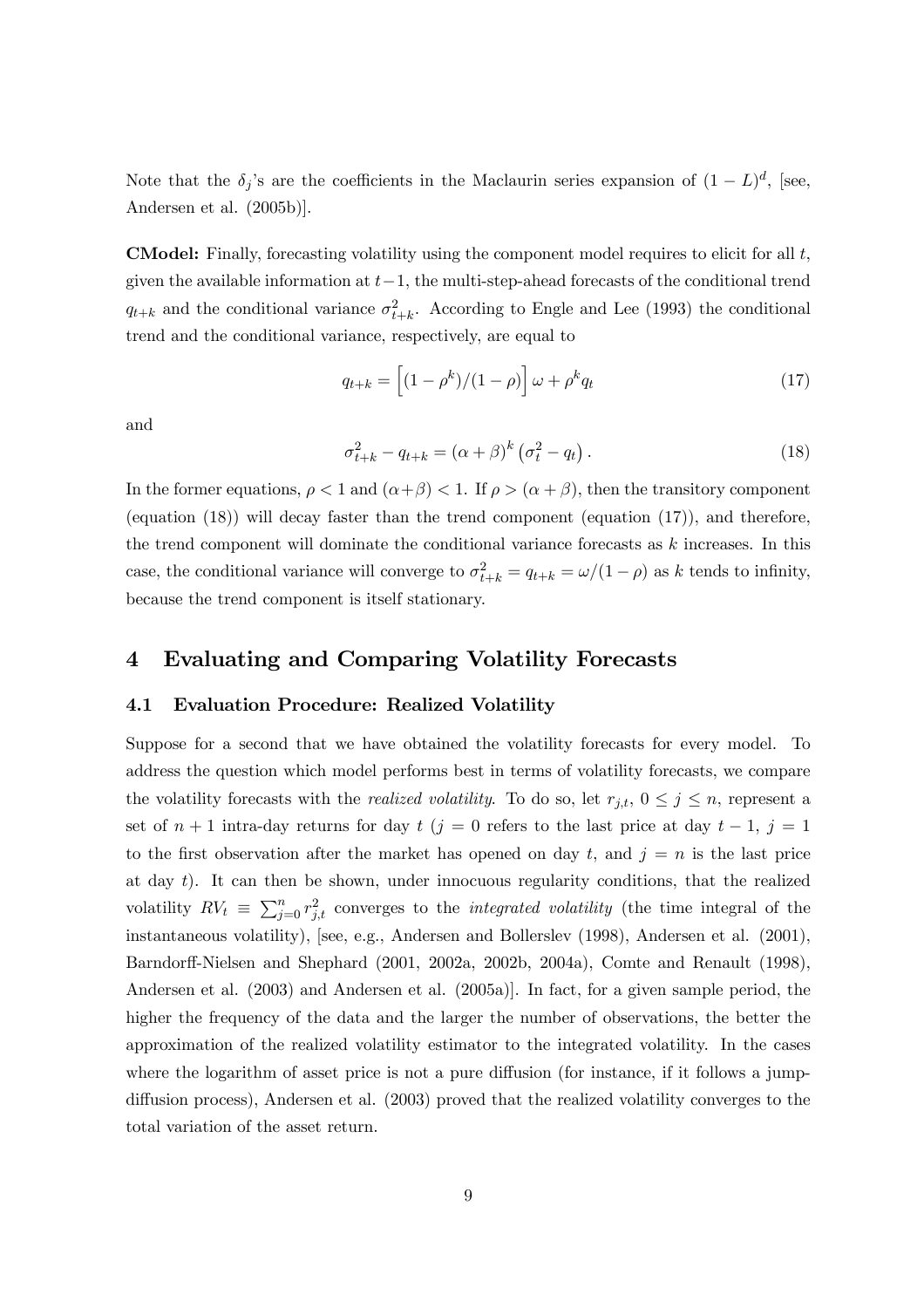In this paper, we use the intra-day 15-minutes return observations of Microsoft. Hence, we have for every day 26 observations.<sup>3</sup> Using this data set, we use two different estimators  $\widehat{RV}_t$ of realized volatility: (1) We sum up the intra-day squared returns and (2) we implement the simplest kernel-estimator of Hansen and Lunde (2005c). In the latter case,  $\widehat{RV}_t = \sum_{i=1}^m y_i^2 +$  $2\frac{m}{m-1}\sum_{i=1}^m y_iy_{i+1}$ , where m denotes the number of observations at day t. Figure 1 reports the graphs for these two high-frequency volatility measures.

Finally, we regress, as it has been proposed for example by Andersen and Bollerslev (1998) and Andersen et al. (2003), a function of the realized volatility on a constant and on a function of the forecasts of the different models using the OLS estimation method. In particular, the two loss functions we consider are such that

$$
(\widehat{RV}_{t+1})^{0.5} = \beta_0 + \beta_1 \cdot (\widehat{\sigma}_{t+1\mid \text{model}}^2)^{0.5} + u_{t+1}
$$
\n(19)

and

$$
\ln(\widehat{RV}_{t+1}) = \beta_0 + \beta_1 \cdot \ln(\widehat{\sigma}_{t+1|\text{model}}^2) + u_{t+1}.
$$
\n(20)

Note that the variable model can take the values GARCH, FIGARCH, CModel or SV2F. In order to decide which model performs best, we take into account mean squared forecast error (MSFE), the corrected  $R^2$ , and the t-statistics corresponding to the hypotheses  $\beta_0 =$ 0 and/or  $\beta_1 = 1.4$  We only calculate the corrected  $R^2$ , which we denote  $R^{*2}$ , when the dependent variable of regressions (19) and (20) is a function of the realized volatility. When the dependent variable is a function of the Kernel based estimator of Hansen and Lunde (2005c), we present the values of the normal  $R^2$  because this measure is, supposedly, not affected by microstructure noises.

#### 4.2 Empirical Results

We compare the forecasting performance of the SV2F model to the forecasting performance of the alternative models at two different out-of-sample periods. The first one ranges from January 4, 1999 until December 31, 1999 (252 observations) whereas the second one ranges from January 4, 2000 until January 23, 2001 (288 observations). We choose these two out-ofsample periods, because they allow to test the models in two different environments; one in a relatively constant volatility pattern (the first) and one in an increasing volatility pattern (the second), [see, Figure 1].

<sup>&</sup>lt;sup>3</sup>The data was obtained from Price-data.com.

<sup>4</sup> In our analysis, we also account for possible measurement errors in the empirical realized volatility that will often result in a downward bias in any measure of predictability. To solve this problem we follow Andersen et al. (2005a) and compute the corrected  $\mathbb{R}^2$  by scaling the original  $\mathbb{R}^2$  by a multiplicative adjustment factor.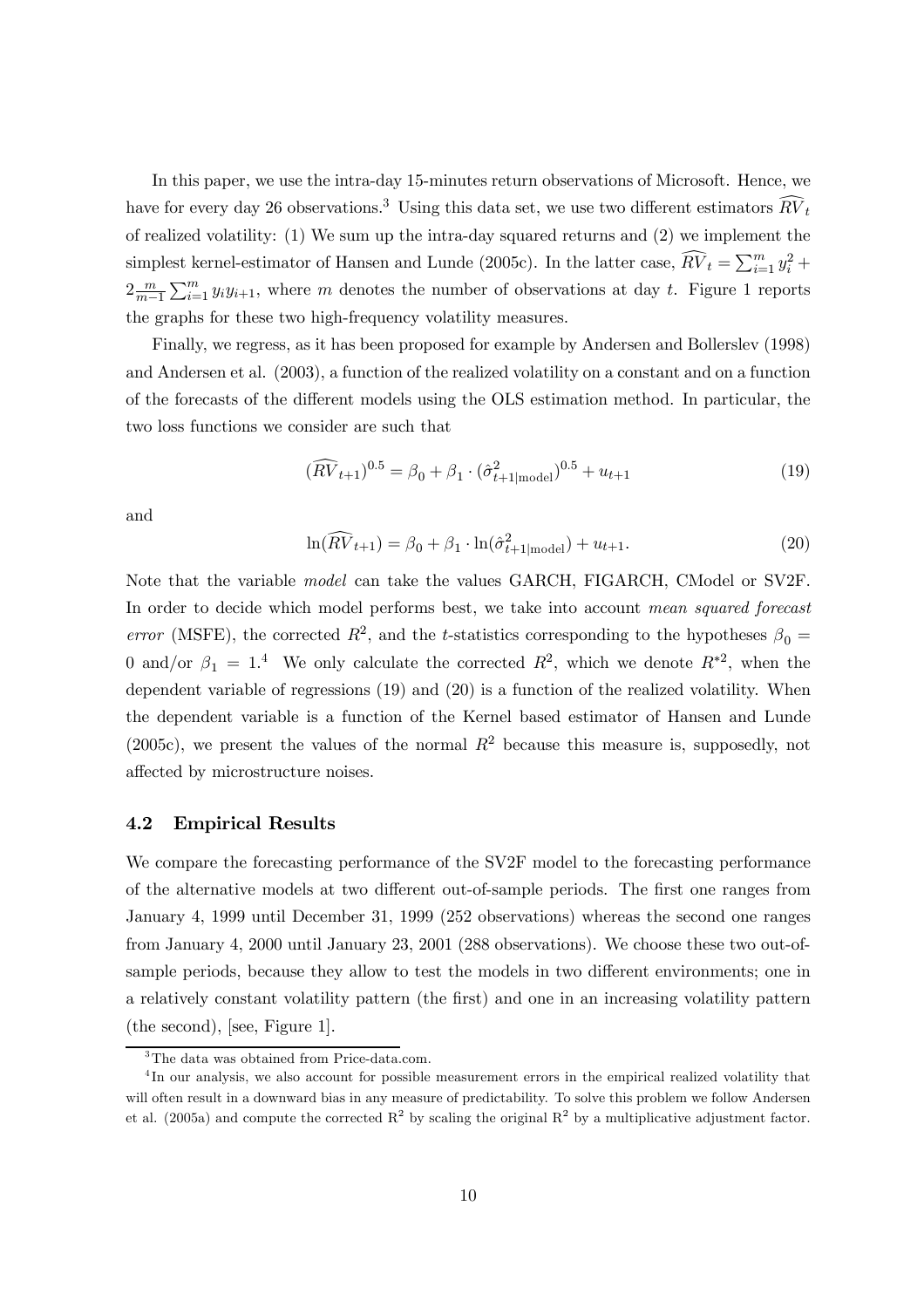The comparison of the forecasting performance takes place in two steps: First, we evaluate the benchmark models and select the two best models at each of the two forecasting horizons (10 days ahead for the first out-of-sample and 1 day ahead for the second out-of-sample period). Then, in the second step, we compare the performance of the selected models to the forecasting performance of the SV2F model. Proceeding like this allows us to perform a thorough comparison of the alternative models, including several forecasting techniques, from which the analysis may benefit.

We focus now on the first step of the two step comparison and consider the first outof-sample period. We compute the 10 days ahead volatility forecasts by re-estimating the alternative models every 10 days. The results are reported in Tables 5, 5.1 and 6. We observe in Tables 5 and 5.1 that both hypotheses  $\beta_0 = 0$  and  $\beta_1 = 1$  are not rejected at a 5% significance level for the GARCH and the FIGARCH model. Hence, the volatility forecasts are unbiased estimators of the two measures of realized volatility presented in this paper (intraday squared returns and kernel estimator). Moreover, we see with respect to the CModel that its forecasting performance is the worst of the three alternative models, because (a) its volatility forecasts in equations (19) and (20) are not statistical significant, (b) it presents the smallest corrected  $R^2$  for both loss functions and its mean squared forecasting error is bigger than the one of the GARCH model. Our results confirm the findings of Ederington and Guan (2004) who have shown that more complex and flexible models forecast worse outof-sample because adding more parameters into the models increase the scope for estimation error. Although the ratios of the MSFE in Table 5 and 5.1 are different from 1, we do not get statistical evidence that their differences are statistical significant according to the  $S_1$  statistic of Diebold and Mariano (2002).5 Therefore, for the first out of sample period, the FIGARCH and the GARCH model are selected to proceed to the second comparison stage.

At the second out-of-sample period that ranges from January 4, we compute the 1 day ahead forecasts by re-estimating the alternative models every day. In Tables 7 and 7.1 we see, once more, that the FIGARCH is the best model in terms of forecasting performance. It presents the highest  $R^2$ 's and the smallest MSFE. Moreover, it is the only model for which we do not reject the null hypotheses of  $\beta_0 = 0$  and  $\beta_1 = 1$  at the 5% significance level. With respect to GARCH and CModel, we observe that they behave quite similar under both measures of ex-post volatility. In fact, for both models the null hypotheses of  $\beta_0 = 0$  and  $\beta_1 = 1$  are rejected for any conventional significance level. Finally, the results of this first step evidence that the forecasting performance of the CModel gets better (comparatively to GARCH) at

<sup>&</sup>lt;sup>5</sup>The null hypothesis is that the loss differential series between the GARCH and the FIGARCH (or the CModel, respectively),  $SFE_{t,10}^{GARCH} - SFE_{t,10}^{model}$ , is equal to zero. Observe that  $SFE_{t,10} =$  $\left(f\left(RV_{t,10}\right)-f\left(\sigma_{t,10}^2\right)\right)^2$ . For alternative tests check West (1996) and Harvey et al. (1997).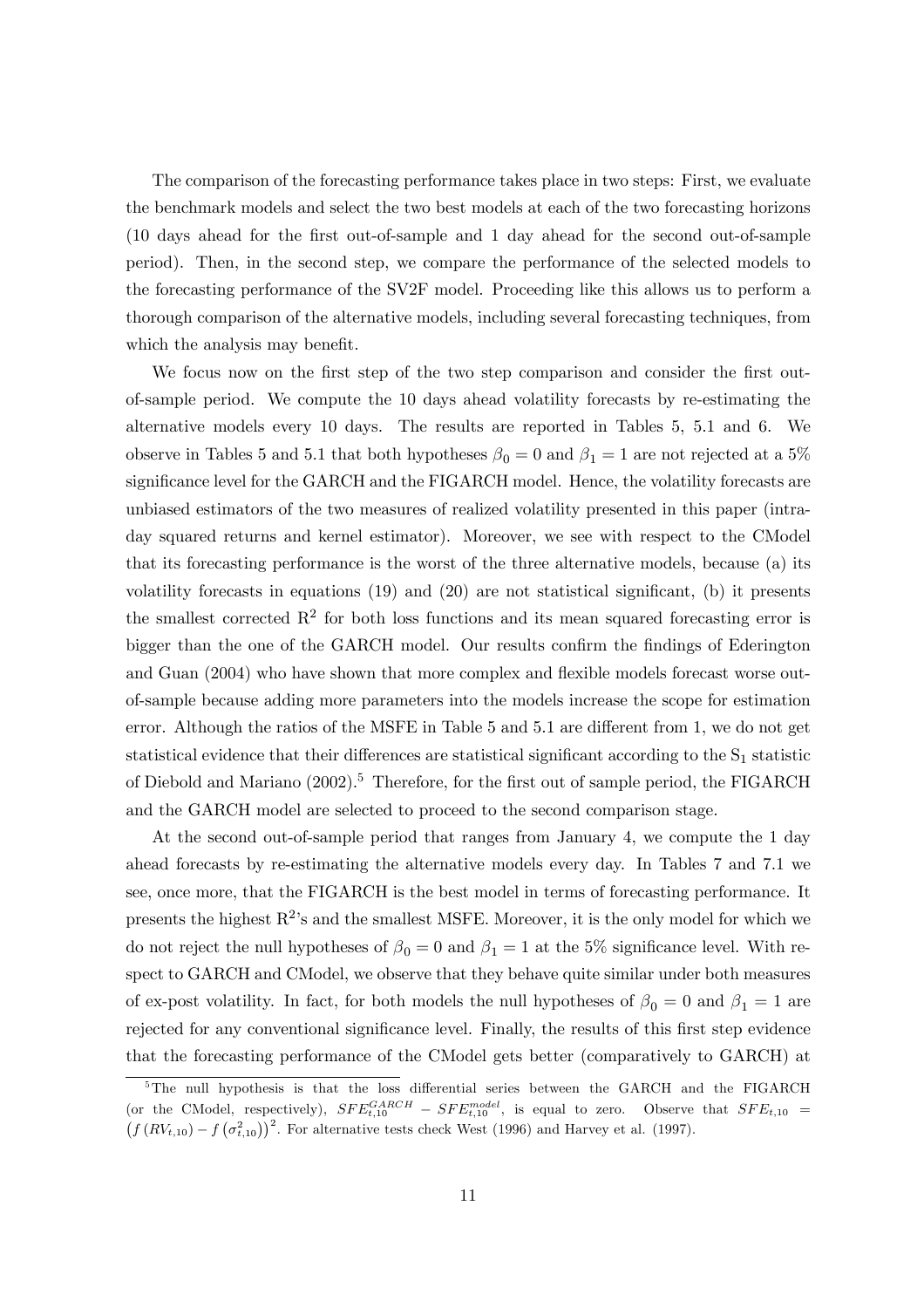out-of-sample periods where the volatility pattern is not constant. The introduction of two components into the volatility specification makes the model more flexible and allows the specialization of the components. One components accommodates the kurtosis while the other deals with the persistence of data. Hence, for the second out-of-sample period, the FIGARCH and the CModel are selected to proceed to the second comparison stage.

In the second step, we compare the forecasting performance of the two best alternatives models at each out-of-sample period to the forecasting performance of SV2F. We use the same forecasting horizons and the same measures of realized volatility as before, but, nevertheless, we proceed in a slightly different way. The difference stems from the fact that it would be too much time consuming to estimate the SV2F model every 10 days (or even every day depending on the forecasting horizon), to filter the volatility and to compute finally the volatility forecasts. Instead, we estimate the model the day before the beginning of the out-of-sample period and compute afterwards the 10 days (or the 1 day) "rolling" volatility forecasts.

Tables 9 and 9.1 and Figure 3 report the main results for the first out of sample period. In terms of predictability, we mean  $R^2$  measures, the SV2F performs much better than the selected alternative models. Moreover, we observe that the hypotheses of  $\beta_0 = 0$  and/or  $\beta_1 = 1$  are sharply rejected for all regressions. These biases would disappear if we estimated the models every 10 days, as we had seen before. It is revealed in Figure 3, where the forecasts of the GARCH, the FIGARCH and the SV2F model are presented, that the GARCH type models seem to produce forecasts that overestimate the kernel-based estimator of realized volatility. With respect to the SV2F model, panel (a) of Figure 3 shows that the model overestimates the kernel-based estimator for the first part of the out-of-sample period but behaves quite well in the second part of the out-of-sample period.

The results for the second out-of-sample period confirm our previous finding that the SV2F is the best model in terms of volatility forecasting: It has the highest  $\mathbb{R}^2$  for the kernel-based estimator of realized volatility and it is shown in panel (a) of Figure 4 that its volatility forecasts track quite well the pattern of our realized volatility estimator (kernelbased estimator). This allows us to conclude that stochastic volatility models designed in continuous time seem to be more powerful in terms of volatility forecasting.

# 5 Conclusion

In this paper, we compare the forecasting performance of a continuous time stochastic volatility model with two factors of volatility (SV2F) to the one of the GARCH, the FIGARCH and the component model. As a proxy of ex-post volatility, we choose the realized volatility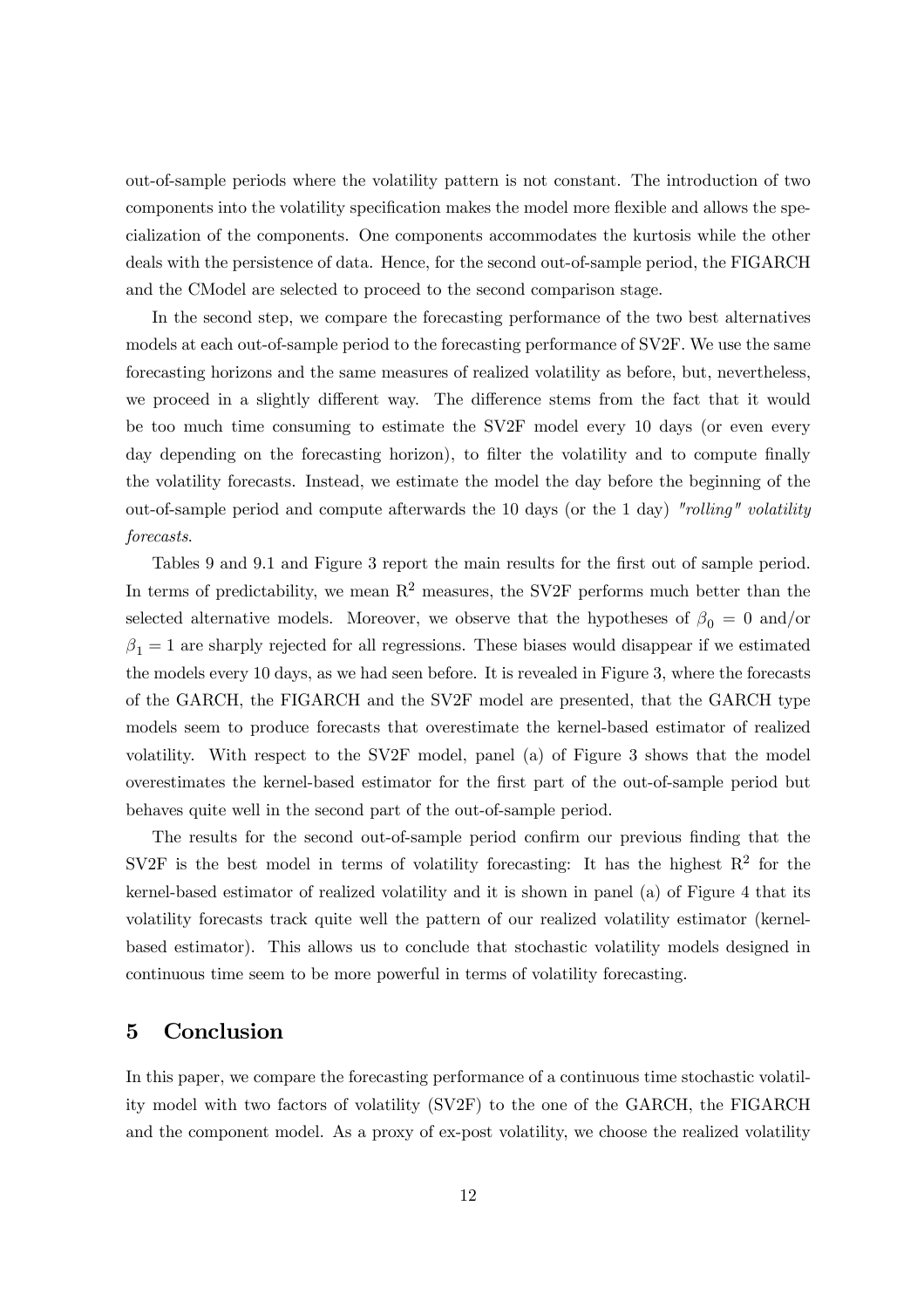calculated from the intra-daily returns and the kernel-based estimator of Hansen and Lunde (2005c).

The main contributions of this paper include the calculation of volatility forecasts using the reprojection technique proposed by Gallant and Tauchen (1998), the evaluation and the comparison of the forecasting performance of a continuous time model to the forecasting performances of alternative models designed in discrete time, and the use of two different measures of realized volatility (the simple sum of squared intra-daily returns and the kernelbased estimator) at the Mincer-Zarnowitz style regressions of the ex-post realized volatility on the model forecasts.

Our empirical analysis reveals that, at the first out-of-sample period, the forecasting performance of the SV2F model is significatively better than the one of the GARCH and the FIGARCH model and, at the second out-of sample period, the SV2F model is the best model under the kernel-based estimator. Therefore, continuous time models with two volatility factors seem to predict future volatility better than other possible specifications at relevant time horizons and out-of-sample periods.

# References

- [1] Andersen, T.G., Benzoni, L. and J. Lund (2002): An Empirical Investigation of Continuous-Time Equity Return Models, Journal of Finance 57, 1239-1284.
- [2] Andersen, T.G. and T. Bollerslev (1998): Answering the Skeptics: Yes, Standard Volatility Models do Provide Accurate Forecasts.
- [3] Andersen, T. G., Bollerslev, T., Diebold, F.X. and P. Labys (2001): The Distribution of Exchange Rate Volatility, Journal of the American Statistical Association 96, 42-55.
- [4] Andersen, T.G., Bollerslev, T., Diebold, F.X. and P. Labys (2003): Modelling and Forecasting Realized Volatility, Econometrica 71, 579-625.
- [5] Andersen, T.G., Bollerslev, T. and N. Meddahi (2005): Correcting the Errors: Volatility Forescast Evaluation Using High-Frequency Data and Realized Volatilities, Econometrica 73, 279-296.
- [6] Andersen, T.G., Bollerslev, T., Christoffersen, P.F. and F.X. Diebold (2005b): Volatility Forecasting, NBER Working Paper no 11188.
- [7] Andreou, E. and E. Ghysels (2002): Rolling-Sample Volatility Estimators: Some New Theoretical, Simulation, and Empirical Results, Journal of Business and Economic Statistics 20, 363-376.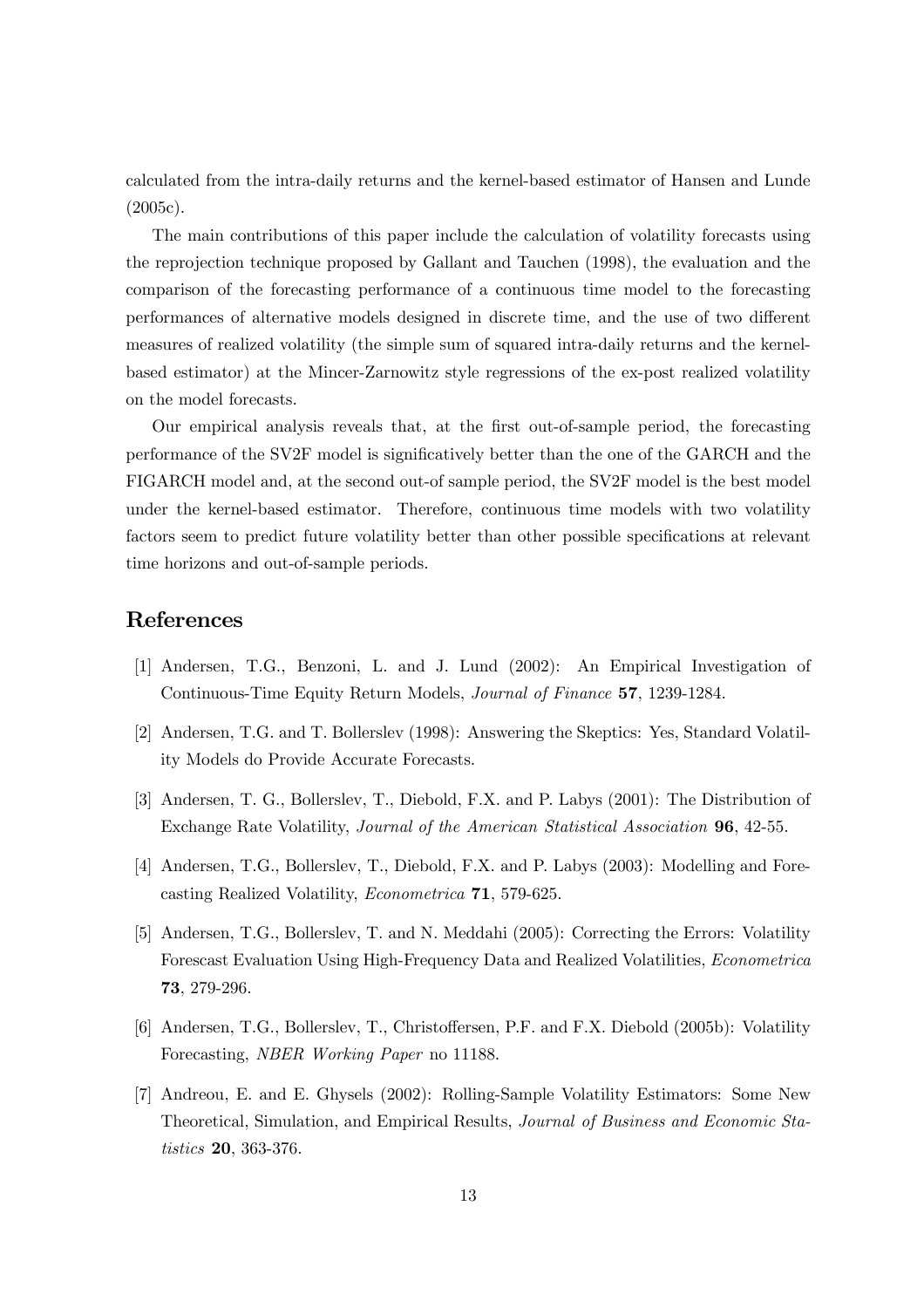- [8] Bai, C., Russel, J.R. and G.C. Tiao (2004): Effects of Non-Normality and Dependence on the Precision of Variance Estimates Using High-Frequency Financial Data, Working Paper, University of Chicago .
- [9] Barndorff-Nielsen, O.E. and N. Shephard (2001): Non-Gaussian Ornstein-Uhlenbeck Based Models and Some of Their Uses in Financial Economics, Journal of the Royal Statistical Society, Ser. B 63, 167-207.
- [10] Barndorff-Nielsen, O.E. and N. Shephard (2002a): Econometric Analysis of Realized Volatility and Its Use in Estimating Stochastic Volatility Models, Journal of the Royal Statistical Society, Ser. B 64, 253-280.
- [11] Barndorff-Nielsen, O.E. and N. Shephard (2002b): Estimating Quadratic Variation Using Realized Variance, Journal of Applied Econometrics 17, 457-477.
- [12] Barndorff-Nielsen, O.E. and N. Shephard (2004a): Econometric Analysis of Realized Covariation: High Frequency Based Covariance, Regression, and Correlation in Financial Economics, Econometrica 72, 885-925.
- [13] Barndorff-Nielsen, O.E. and N. Shephard (2004b): Power and Bipower Variation with Stochastic Volatility and Jumps, Journal of Financial Econometrics 2, 1-48.
- [14] Canina, L. and S. Figlewski (1993): The Informational Content of Implied Volatility, Review of Financial Studies 6, 659-681.
- [15] Chernov, M., Gallant, A. R., Ghysels, E. and G. Tauchen (2003): Alternative Models for Stock Price Dynamics, Journal of Econometrics 116, 225-257.
- [16] Chernov, M. and E. Ghysels (2000): A Study Towards a Unified Approach to the Joint Estimation of Objective and Risk Neutral Measures for the Purpose of Options Valuation, Journal of Financial Economics 56, 407-458.
- [17] Comte, F. and E. Renault (1998): Long Memory in Continuous Time Stochastic Volatility Models, Mathematical Finance 8, 291-323.
- [18] Davidson, J. (2004): Moment and Memory Properties of Linear Conditional Heteroscedasticity Models, and a New Model, Journal of Business and Economic Statistics 22, 16-29.
- [19] Diebold, F.X. and R.S. Mariano (2002): Comparing Predictive Accuracy, Journal of Business and Economic Statistics 20, 134-144.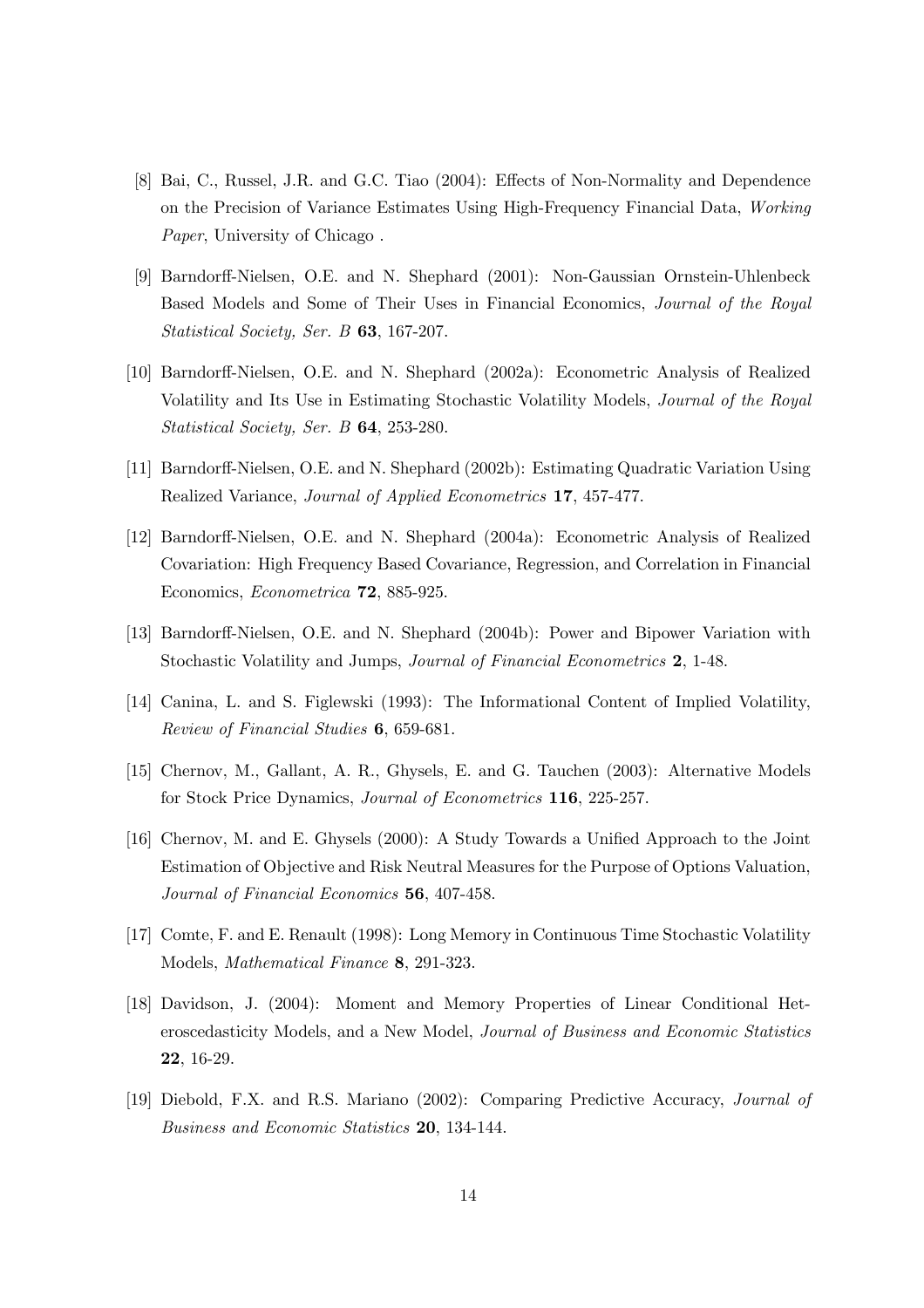- [20] Ederington, L.H. and W. Guan (2004): Forecasting Volatility, Working Paper, SSRN.
- [21] Engle, R.F. and Gary G.J. Lee (1993): A Permament and Transitory Component Model of Stock Return Volatility, Working Paper 92-44R, UCSD.
- [22] Eraker, B., Johannes, M. and N. Polson (2003): The Impact of Jumps in Returns and Volatility, Journal of Finance 53, 1269-1300.
- [23] Gallant, A. R. and G. Tauchen (1996): Which Moments to Match?, Econometric Theory 12, 657- 681.
- [24] Gallant, A. R. and G. Tauchen (1998): Reprojecting Partially Observed Systems with Application to Interest Rate Diffusions, Journal of American Statistical Association 93, 10-24.
- [25] Gallant, A.R. and G. Tauchen (2001): Efficient Method of Moments, Working Paper, University of North Carolina at Chapel Hill.
- [26] González-Rivera, G., Lee, T.H. and S. Mishra (2004): Forecasting Volatility: A Reality Check Based on Option Pricing, Utility Function, Value-at-Risk, and Predictive Likelihood, International Journal of Forecasting 20, 624-645.
- [27] Granger, C.W.J. and R. Joyeux (1980): An Introduction to Long Memory Time Series Models and Fractional Differencing, Journal of Time Series Analysis 1, 15-29.
- [28] Hansen, P.R. and A. Lunde (2005a): A Forecast Comparison of Volatility Models: Does Anything Beat a GARCH(1,1)?, Journal of Applied Econometrics, forthcoming.
- [29] Hansen, P.R. and A. Lunde (2005b): A Realized Variance for the Whole Day Based on Intermittent High-Frequency Data, Journal of Financial Econometrics, forthcoming.
- [30] Hansen, P.R. and A. Lunde (2005c): Realized Variance and Market Microstructure Noise, Working Paper, SSRN.
- [31] Harvey, D., Leybourne, S. P. Newbold (1997): Testing the Equality of Prediction Mean Squared Errors, International Journal of Forecasting 13, 281-291.
- [32] Jones, C. (2003): The Dynamics of Stochastic Volatility, Journal of Econometrics 116, 181-224.
- [33] Laurent, S. and J.P. Peters (2005): G@RCH 4.0, Estimating and Forecasting ARCH Models, Timberlake Consultants.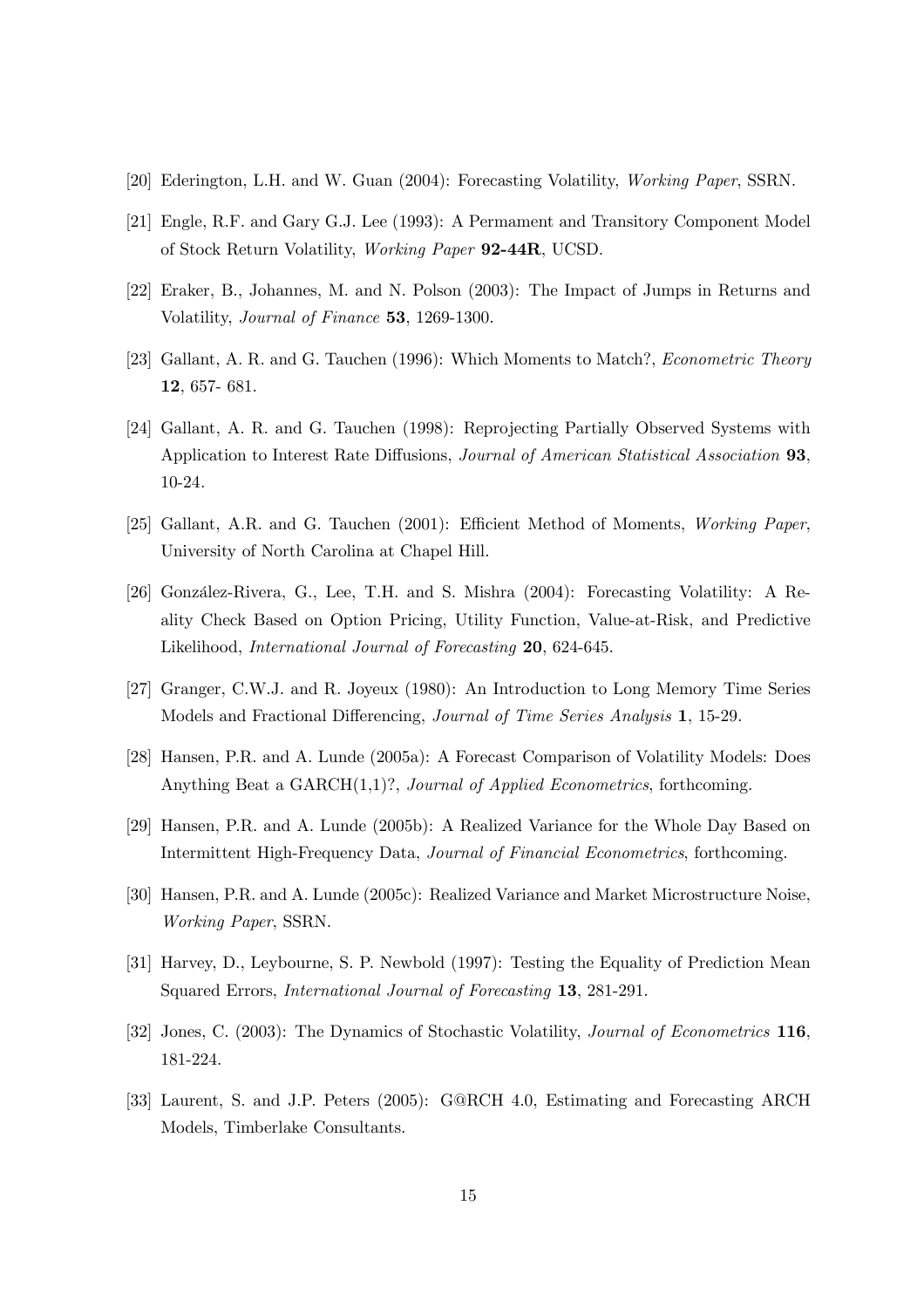- [34] Merton, R.C. (1980): On Estimating the Expected Return on the Market: An Exploratory Investigation, Journal of Financial Economics 8, 323-361.
- [35] Nelson, D. B. (1991): Conditional Heteroskedasticity in Asset Returns: A New Approach, Econometrica 59, 347—370.
- [36] Oomen, R.A.C. (2002): Modelling Realized Variance When Returns Are Serially Correlated, Working Paper, Warwick Business School, The University of Warwick.
- [37] Pagan, A. and W. Schwert (1990): Alternative Models for Conditional Stock Volatility, Journal of Econometrics 45, 267-290.
- [38] Pan, J. (2002): The Jump-Risk Premia Implicit in Options: Evidence from an Integrated Time-Series Study, Journal of Financial Economics 63, 3-50.
- [39] Parzen, E. (1981): Time Series Model Identification and Prediction Variance Horizon, in Applied Time Series Analysis II, ed. Findley, Academic Press, 415-447, New York.
- [40] West, K. D. (1996): Asymptotic Inference About Predictive Ability, Econometrica 64, 1067-1084.
- [41] West, K. and D. Cho (1995): The Predictive Ability of Several Models of Exchange Rate Volatility, Journal of Econometrics 69, 367-391.
- [42] Zhang, L. (2005): Efficient Estimation of Stochastic Volatility Using Noisy Observations: A Multi-Scale Approach, Working Paper, Carnegie Mellon University.
- [43] Zhang, L., Mykland, P. and Y. Aït-Sahalia (2005): A Tale of Two Time Scales: Determining Integrated Volatility with Noisy High Frequency Data, Journal of the American Statistical Association 100, 1394-1411.
- [44] Zhou, B. (1996): High-Frequency Data and Volatility in Foreign-Exchange Rates, Journal of Business and Economic Statistics 14, 45-52.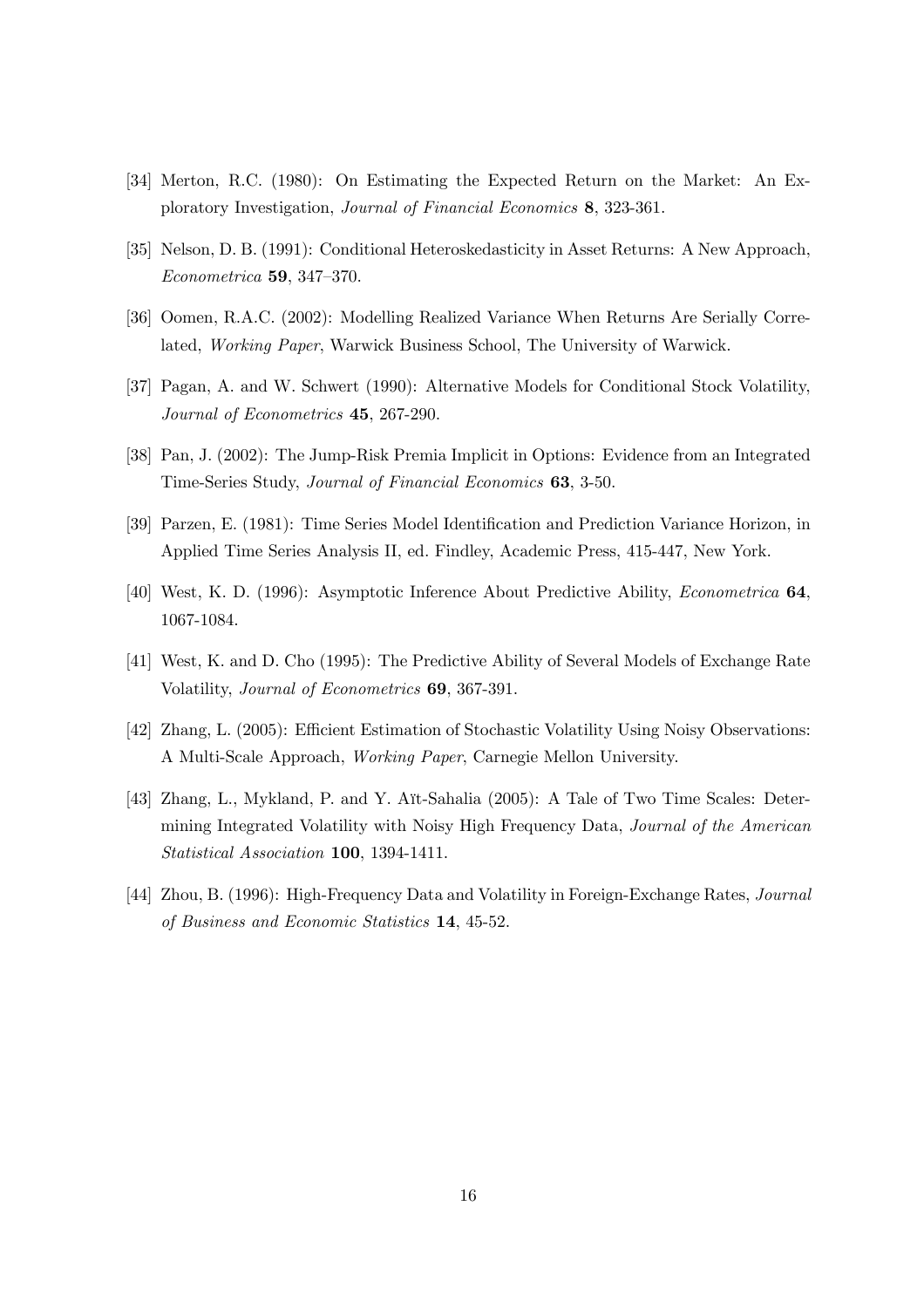# Tables and Figures



Figure 1. High-Frequency Volatilities (%): a) Realized Volatility obtained by summing up the intra-day squared returns and b) Kernel-estimator of Hansen and Lunde (2005c).



Figure 2. Evolution of the Microsoft stock price and returns.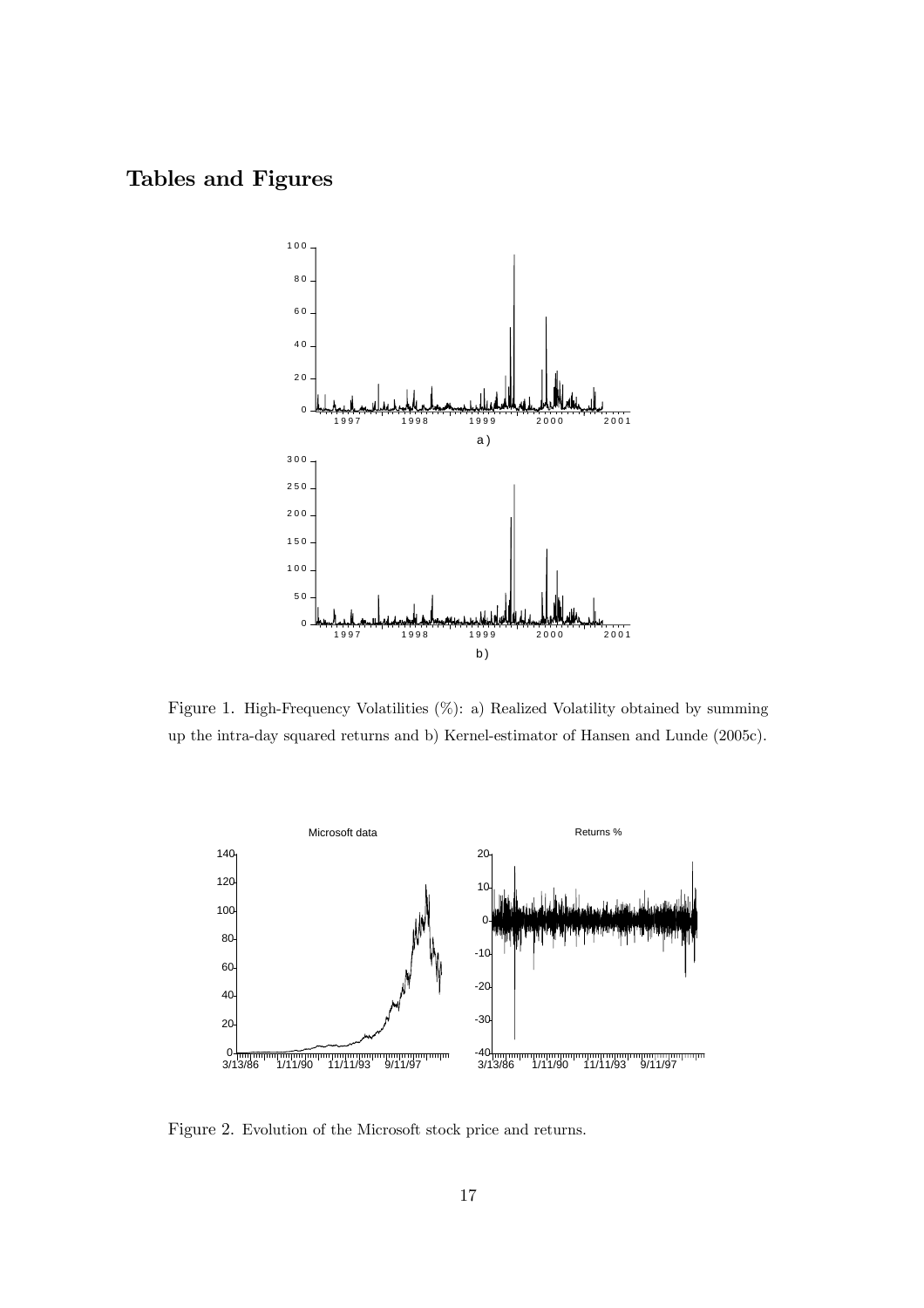| Model                                           |             |  |  |  |  |                  | $\alpha_{10} \alpha_{22} \alpha_{33} \beta_{10} \beta_{12} \beta_{13} \psi_{12} \psi_{13}$ N $\chi^2$ df p-val |
|-------------------------------------------------|-------------|--|--|--|--|------------------|----------------------------------------------------------------------------------------------------------------|
| SV2F                                            | * * * * * * |  |  |  |  | 100k 6.70 5 0.24 |                                                                                                                |
| Asym. SV2F   * * * * * * * * * 100k 6.83 3 0.08 |             |  |  |  |  |                  |                                                                                                                |

Table 1: \*is used for free parameters. 100k refers to a simulation of length 100 000 at step size  $\Delta = 1/6048$ , corresponding to 24 steps per day and 252 trading days per year.

| SV2F         | $\alpha_{10}$ | $\alpha_{22}$ | $\alpha_{33}$ | $\beta_{10}$ | $\beta_{12}$ | $\beta_{13}$ | $\psi_{12}$ | $\psi_{13}$ |
|--------------|---------------|---------------|---------------|--------------|--------------|--------------|-------------|-------------|
| Estimate     | 0.424         | $-0.00028$    | $-89.21$      | $-0.110$     | 0.006        | $-4.628$     |             |             |
| Std. Dev.    | 0.074         | 0.00015       | 3.933         | 0.009        | 0.001        | 0.076        |             |             |
| $95\%$ Lower | 0.269         | $-0.00049$    | $-97.15$      | $-0.123$     | 0.004        | $-4.778$     |             |             |
| $95\%$ Upper | 0.579         | $-0.00008$    | $-81.43$      | $-0.097$     | 0.008        | $-4.480$     |             |             |
| Asym. SV2F   |               |               |               |              |              |              |             |             |
| Estimate     | 0.344         | $-0.179$      | $-88.63$      | $-0.054$     | 0.160        | $-5.545$     | $-0.217$    | $-0.137$    |
| Std. Dev.    | 0.088         | 0.104         | 5.409         | 0.007        | 0.030        | 0.231        | 0.021       | 0.062       |
| $95\%$ Lower | 0.337         | $-0.180$      | $-88.66$      | $-0.054$     | 0.159        | $-5.545$     | $-0.2174$   | $-0.1371$   |
| $95\%$ Upper | 0.346         | $-0.179$      | $-88.63$      | $-0.054$     | 0.160        | $-5.543$     | $-0.2173$   | $-0.1369$   |

Table 2: Estimates, standard deviations and confidence intervals.

| Models         | const  | const | $\alpha$ | $\beta$ | $\boldsymbol{d}$ | $\gamma_1$ | $\gamma_2$ | $hy =$        |
|----------------|--------|-------|----------|---------|------------------|------------|------------|---------------|
|                | (mean) | (var) |          |         |                  |            |            | $\ln(\alpha)$ |
| <b>GARCH</b>   | 0.186  | 0.267 | 0.096    | 0.864   |                  |            |            |               |
| Std. Dev.      | 0.037  | 0.123 | 0.034    | 0.046   |                  |            |            |               |
| <b>FIGARCH</b> | 0.181  | 7.687 | 0.098    | 0.226   | 0.275            |            |            |               |
| Std. Dev       | 0.035  | 1.415 | 0.180    | 0.195   | 0.036            |            |            |               |
| <b>HYGARCH</b> | 0.180  | 0.922 | 0.115    | 0.252   | 0.300            |            |            |               |
|                |        |       |          |         |                  |            |            | 0.060         |
| Std. Dev.      | 0.037  | 0.473 | 0.275    | 0.313   | 0.138            |            |            | 0.169         |
| FIEGARCH       | 0.142  | 2.344 | 0.113    | 0.360   | 0.485            |            | 0.259      |               |
|                |        |       |          |         |                  | 0.051      |            |               |
| Std. Dev       | 0.041  | 0.261 | 0.486    | 0.242   | 0.066            | 0.037      | 0.103      |               |

Table 3: Estimates and standard deviations.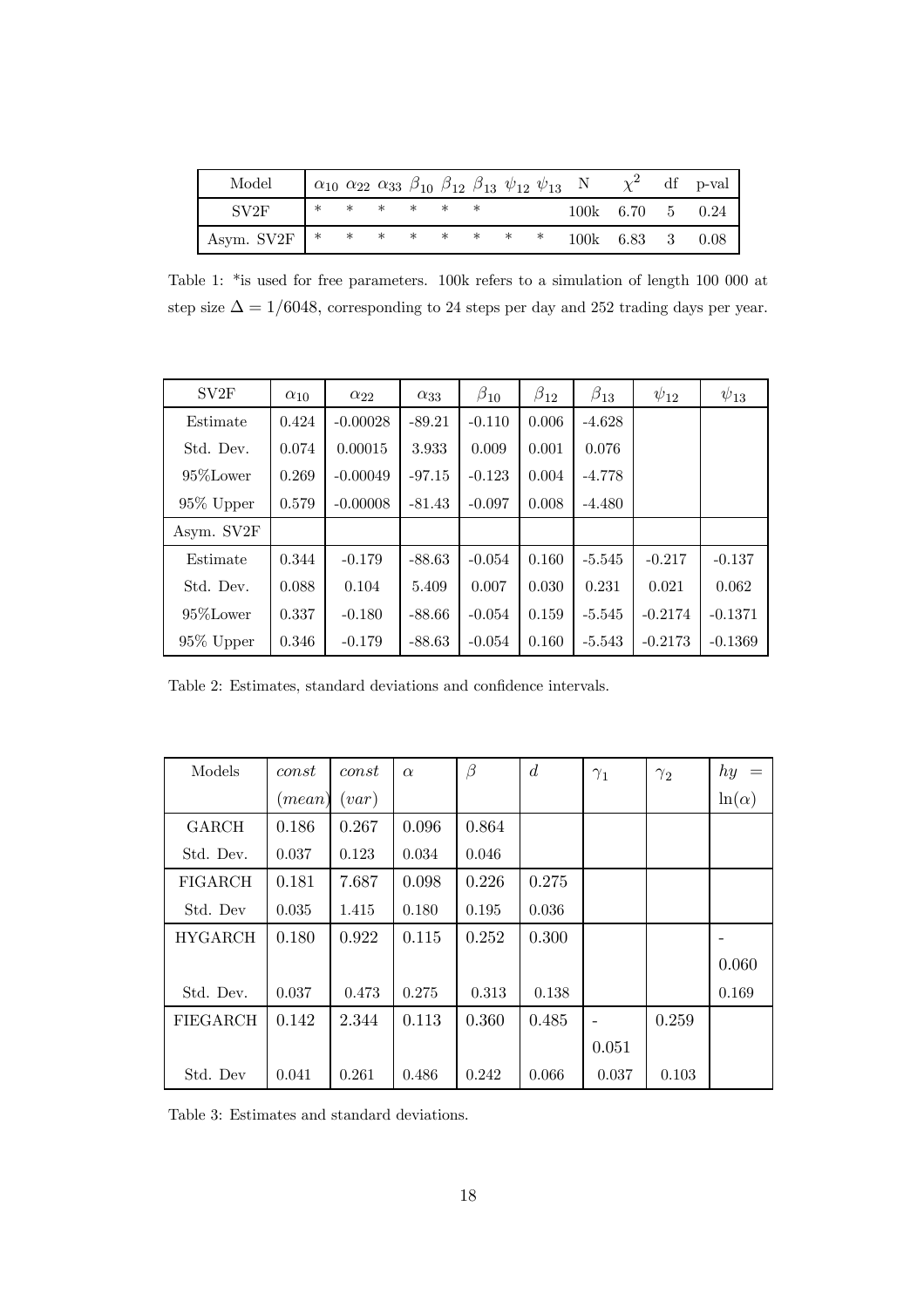| Models         | const  | const | $\alpha$ | $\beta$ | $\boldsymbol{d}$ | $\gamma_1$ | $\gamma_2$ | $hy =$        |
|----------------|--------|-------|----------|---------|------------------|------------|------------|---------------|
|                | (mean) | (var) |          |         |                  |            |            | $\ln(\alpha)$ |
| GARCH          | 0.186  | 0.267 | 0.096    | 0.864   |                  |            |            |               |
| Std. Dev.      | 0.037  | 0.123 | 0.034    | 0.046   |                  |            |            |               |
| <b>FIGARCH</b> | 0.181  | 7.582 |          | 0.121   | 0.267            |            |            |               |
| Std. Dev       | 0.035  | 1.339 |          | 0.038   | 0.031            |            |            |               |
| <b>HYGARCH</b> | 0.180  | 0.922 |          |         | 0.243            |            |            |               |
| Std. Dev.      | 0.037  | 0.242 |          |         | 0.075            |            |            |               |
| FIEGARCH       | 0.175  | 2.410 |          | 0.372   | 0.515            |            | 0.265      |               |
| Std. Dev       | 0.038  | 0.304 |          | 0.199   | 0.067            |            | 0.094      |               |

Table 3.1: Final estimates and standard deviations.

| Component Model | $\varpi$  |                                         |                                       | $\alpha$ |  |
|-----------------|-----------|-----------------------------------------|---------------------------------------|----------|--|
| Estimates       |           | $5.676$   0.976   0.033   0.129   0.520 |                                       |          |  |
| Std. Dev.       | $0.300\,$ |                                         | $0.005$   $0.007$   $0.013$   $0.068$ |          |  |

Table 4: Estimates and standard deviations.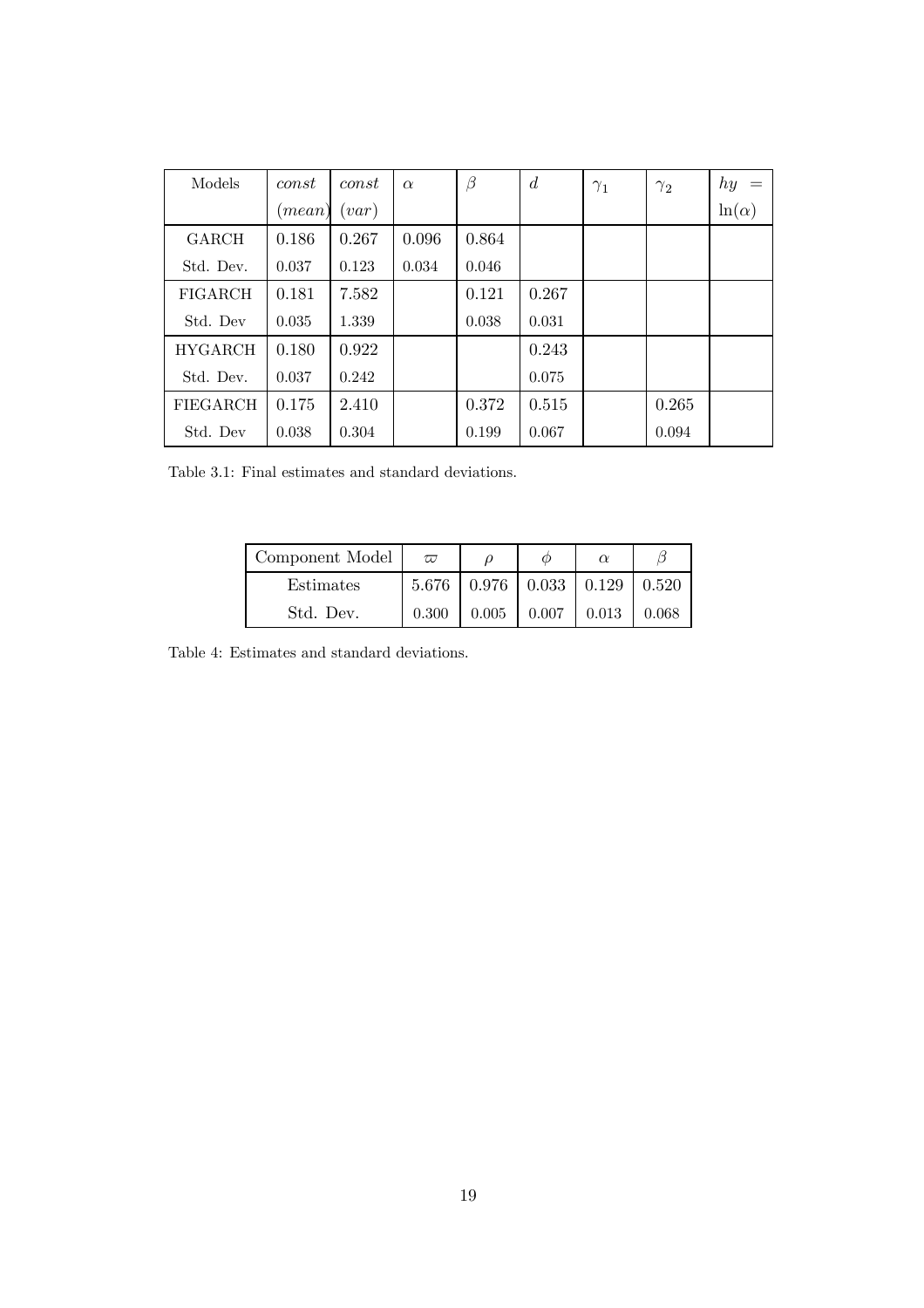| Dependent Variable     | Est.     | Std. Error | T-statistic | Prob      | $\mathbf{R}^2$ | $\mathrm{R}^{*2}$ | $\frac{MSFE}{MSFE_{Garch}}$ |
|------------------------|----------|------------|-------------|-----------|----------------|-------------------|-----------------------------|
| $(RV)^{1/2}$ T=252     |          |            |             |           |                |                   |                             |
| GARCH                  |          |            |             |           | 0.030          | 0.041             |                             |
| $\beta_0$              | 0.739    | 0.724      | 1.020       | 0.308     |                |                   |                             |
| $\beta_1$              | 0.625    | 0.312      | $2.006\,$   | $0.046\,$ |                |                   |                             |
| $FIGARCH$              |          |            |             |           | 0.055          | 0.076             | 0.97                        |
| $\beta_0$              | $-0.213$ | 0.959      | $-0.222$    | 0.825     |                |                   |                             |
| $\beta_1$              | 1.025    | 0.407      | $2.252\,$   | $0.012\,$ |                |                   |                             |
| CMode                  |          |            |             |           | 0.005          | 0.007             | 1.06                        |
| $\beta_0$              | 1.524    | 1.014      | 1.503       | 0.134     |                |                   |                             |
| $\beta_1$              | 0.286    | 0.432      | 0.662       | $0.508\,$ |                |                   |                             |
| Dependent Variable     |          |            |             |           |                |                   |                             |
| $(Kernel)^{1/2}$ T=247 |          |            |             |           |                |                   |                             |
| $\mathsf{GARCH}$       |          |            |             |           | 0.041          |                   |                             |
| $\beta_0$              | 0.257    | 0.809      | $0.318\,$   | 0.751     |                |                   |                             |
| $\beta_1$              | 0.819    | 0.350      | 2.342       | 0.020     |                |                   |                             |
| ${\rm FIGARCH}$        |          |            |             |           | 0.068          |                   | 0.98                        |
| $\beta_0$              | $-0.855$ | $1.114\,$  | $-0.716$    | 0.444     |                |                   |                             |
| $\beta_1$              | 1.285    | 0.474      | 2.711       | 0.007     |                |                   |                             |
| CModel                 |          |            |             |           | 0.004          |                   | 1.10                        |
| $\beta_0$              | 1.549    | 1.433      | 1.081       | 0.281     |                |                   |                             |
| $\beta_1$              | 0.264    | 0.612      | 0.431       | 0.667     |                |                   |                             |

Table 5: First step forecasting evaluation (10 days-ahead forecasts). We report OLS variance estimates robust to autocorrelation (Newey-West HAC Standard Errors & Covariance).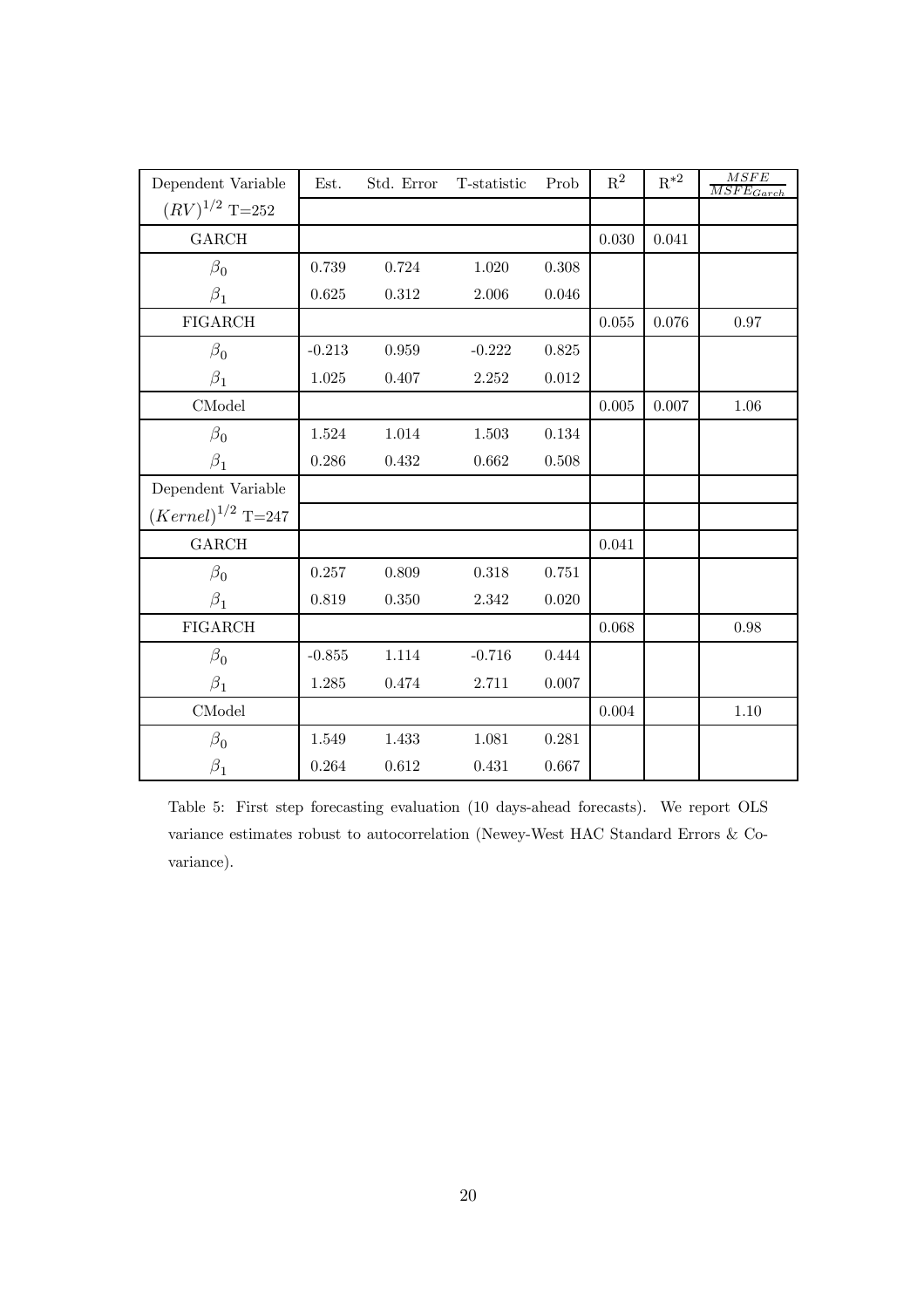| Dependent Variable | Est.     | Std. Error | T-statistic | Prob  | $\mathbf{R}^2$ | ${\bf R}^{*2}$ | $\frac{MSFE}{MSFE_{Garch}}$ |
|--------------------|----------|------------|-------------|-------|----------------|----------------|-----------------------------|
| $ln(RV)$ T=252     |          |            |             |       |                |                |                             |
| <b>GARCH</b>       |          |            |             |       | 0.033          | 0.043          |                             |
| $\beta_0$          | 0.384    | 0.373      | 1.030       | 0.304 |                |                |                             |
| $\beta_1$          | 0.637    | 0.219      | 2.912       | 0.004 |                |                |                             |
| <b>FIGARCH</b>     |          |            |             |       | 0.059          | 0.077          | $1.02\,$                    |
| $\beta_0$          | $-0.327$ | 0.452      | $-0.722$    | 0.471 |                |                |                             |
| $\beta_1$          | 1.048    | 0.264      | 3.974       | 0.000 |                |                |                             |
| CMode              |          |            |             |       | 0.005          | 0.007          | 1.06                        |
| $\beta_0$          | 0.982    | 0.447      | 2.197       | 0.029 |                |                |                             |
| $\beta_1$          | 0.280    | 0.258      | 1.084       | 0.280 |                |                |                             |
| Dependent Variable |          |            |             |       |                |                |                             |
| $ln(Kernel)$ T=247 |          |            |             |       |                |                |                             |
| $\mathsf{GARCH}$   |          |            |             |       | 0.048          |                |                             |
| $\beta_0$          | $-0.390$ | $0.506\,$  | $-0.772$    | 0.441 |                |                |                             |
| $\beta_1$          | 1.039    | $0.297\,$  | 3.499       | 0.001 |                |                |                             |
| <b>FIGARCH</b>     |          |            |             |       | 0.068          |                | 1.00                        |
| $\beta_0$          | $-1.223$ | $0.756\,$  | $-1.619$    | 0.107 |                |                |                             |
| $\beta_1$          | 1.517    | 0.432      | 3.512       | 0.001 |                |                |                             |
| CMode              |          |            |             |       | 0.0004         |                | 1.09                        |
| $\beta_0$          | 1.183    | 1.112      | 1.064       | 0.288 |                |                |                             |
| $\beta_1$          | 0.108    | $0.656\,$  | 0.164       | 0.870 |                |                |                             |

Table 5.1: First step forecasting evaluation (10 days-ahead forecasts). We report OLS variance estimates robust to autocorrelation (Newey-West HAC Standard Errors & Covariance).

| Dependent Variable            | $(RV)^{1/2}$     | ln(RV)     |
|-------------------------------|------------------|------------|
| $MSFE_{Figureh}/MSFE_{Garch}$ | 0.06             | 0.28       |
| $MSFE_{CModel}/MSFE_{Garch}$  | 0.22             | 0.20       |
| Dependent Variable            | $(Kernel)^{1/2}$ | ln(Kernet) |
| $MSFE_{Figureh}/MSFE_{Garch}$ | 0.14             | 0.50       |
| $MSFE_{CModel}/MSFE_{Garch}$  | 0.18             | 0.11       |

Table 6: This Table provides the p-values from testing the null hypothese that FIGARCH and CModel have similar MSFE than the GARCH. A low p-value indicates that forecasts from the corresponding models would not be rejected in favor of GARCH forecasts. The test statistic is the S<sub>1</sub>of Diebold and Mariano (2002).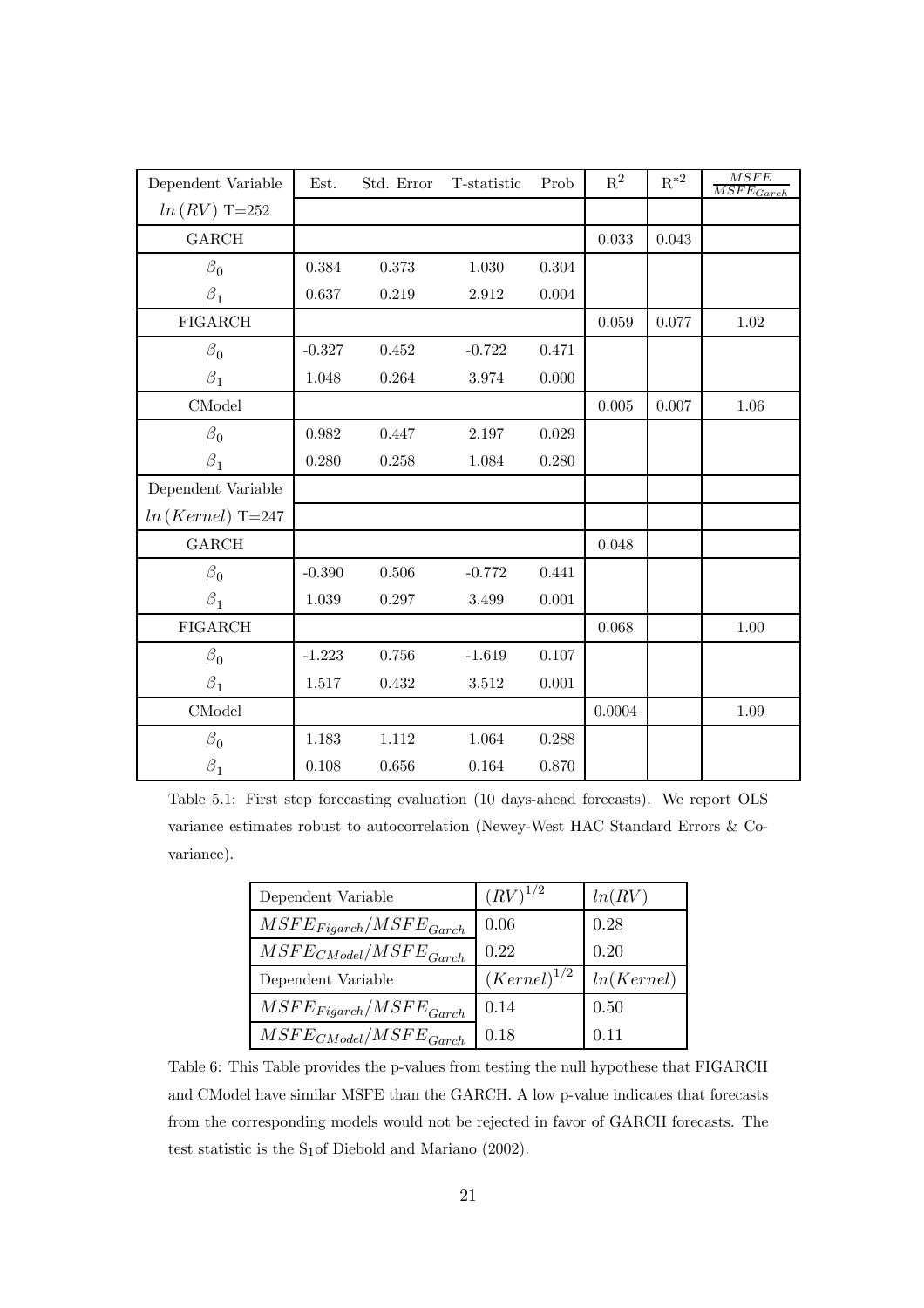| Dependent Variable     | Est.  | Std. Error | T-statistic | Prob      | $\mathbb{R}^2$ | $R^{*2}$ | $\frac{\overline{MSFE}}{\overline{MSFE}_{Garch}}$ |
|------------------------|-------|------------|-------------|-----------|----------------|----------|---------------------------------------------------|
| $(RV)^{1/2}$ T=288     |       |            |             |           |                |          |                                                   |
| GARCH                  |       |            |             |           | 0.060          | 0.069    |                                                   |
| $\beta_0$              | 1.697 | 0.381      | 4.452       | 0.000     |                |          |                                                   |
| $\beta_1$              | 0.414 | 0.119      | 3.490       | $0.001\,$ |                |          |                                                   |
| <b>FIGARCH</b>         |       |            |             |           | 0.160          | 0.185    | 0.822                                             |
| $\beta_0$              | 0.768 | 0.482      | 1.592       | 0.113     |                |          |                                                   |
| $\beta_1$              | 0.705 | 0.153      | 4.597       | 0.000     |                |          |                                                   |
| CModel                 |       |            |             |           | 0.068          | 0.079    | 0.962                                             |
| $\beta_0$              | 1.567 | 0.387      | 4.051       | 0.000     |                |          |                                                   |
| $\beta_1$              | 0.462 | 0.118      | 3.911       | 0.000     |                |          |                                                   |
| Dependent Variable     |       |            |             |           |                |          |                                                   |
| $(Kernel)^{1/2}$ T=279 |       |            |             |           |                |          |                                                   |
| $\mathsf{GARCH}$       |       |            |             |           | 0.043          |          |                                                   |
| $\beta_0$              | 1.621 | 0.350      | 4.629       | 0.000     |                |          |                                                   |
| $\beta_1$              | 0.378 | $0.107\,$  | 3.526       | 0.001     |                |          |                                                   |
| <b>FIGARCH</b>         |       |            |             |           | 0.124          |          | 0.867                                             |
| $\beta_0$              | 0.706 | 0.463      | 1.523       | 0.129     |                |          |                                                   |
| $\beta_1$              | 0.665 | 0.146      | 4.551       | 0.000     |                |          |                                                   |
| CModel                 |       |            |             |           | 0.050          |          | 0.961                                             |
| $\beta_0$              | 1.507 | 0.361      | 4.180       | 0.000     |                |          |                                                   |
| $\beta_1$              | 0.420 | 0.108      | 3.888       | 0.000     |                |          |                                                   |

Table 7: First step forecasting evaluation (1 day-ahead forecasts). we report the OLS variance estimates robust to autocorrelation (Newey-West HAC Standard Errors & Covariance).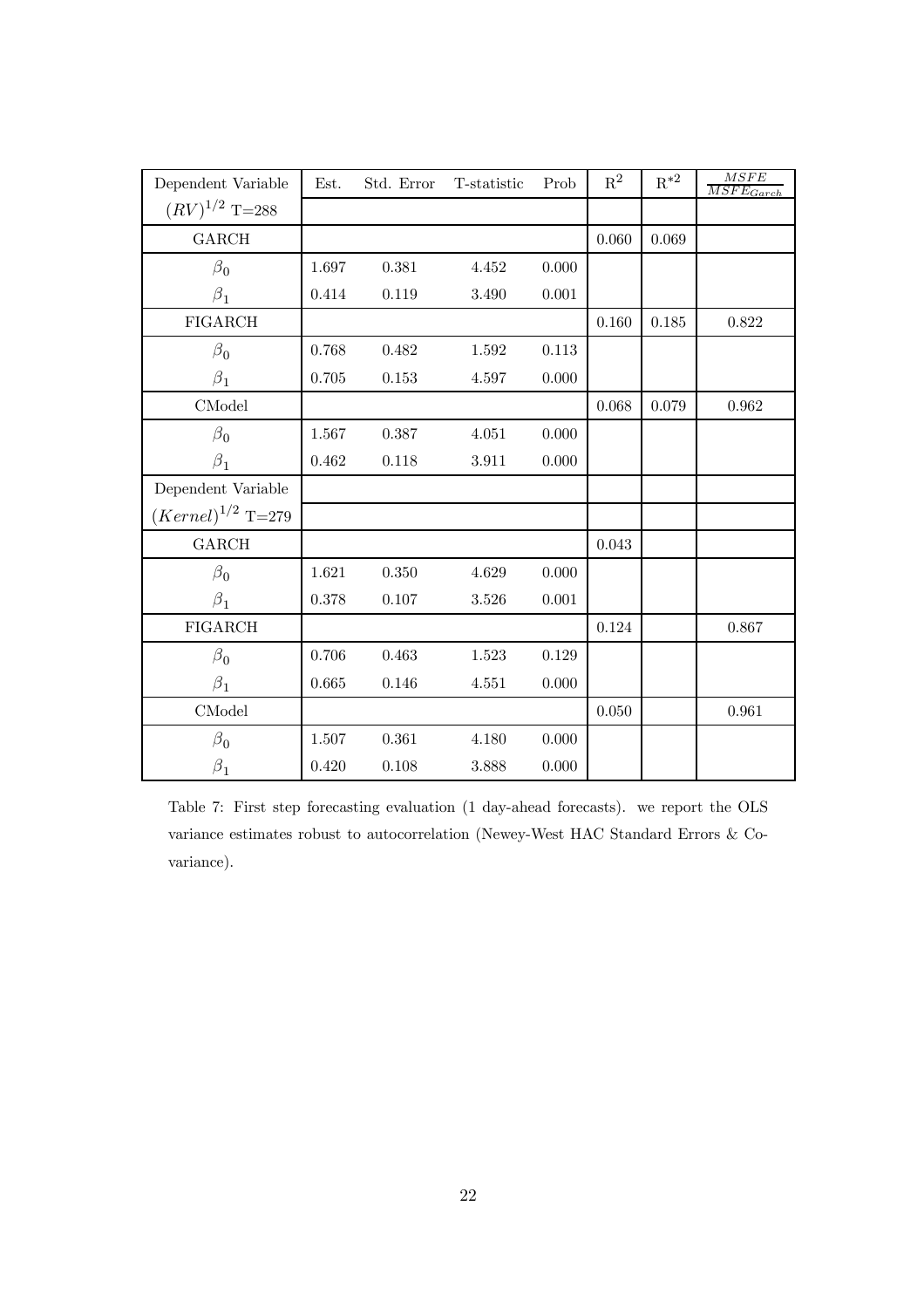| Dependent Variable | Est.      | Std. Error | T-statistic | Prob  | $\mathbf{R}^2$ | $\mathrm{R}^{*2}$ | MSFE<br>$\overline{MSFE}_{Garch}$ |
|--------------------|-----------|------------|-------------|-------|----------------|-------------------|-----------------------------------|
| $ln(RV)$ T=288     |           |            |             |       |                |                   |                                   |
| GARCH              |           |            |             |       | 0.123          | 0.139             |                                   |
| $\beta_0$          | 0.844     | 0.298      | 2.835       | 0.005 |                |                   |                                   |
| $\beta_1$          | 0.517     | 0.129      | 4.020       | 0.000 |                |                   |                                   |
| <b>FIGARCH</b>     |           |            |             |       | 0.210          | 0.237             | 0.854                             |
| $\beta_0$          | 0.313     | 0.311      | 1.006       | 0.315 |                |                   |                                   |
| $\beta_1$          | 0.750     | $0.132\,$  | 5.668       | 0.000 |                |                   |                                   |
| CMode              |           |            |             |       | 0.142          | 0.161             | 0.932                             |
| $\beta_0$          | 0.690     | 0.298      | 2.320       | 0.021 |                |                   |                                   |
| $\beta_1$          | 0.594     | $0.128\,$  | 4.631       | 0.000 |                |                   |                                   |
| Dependent Variable |           |            |             |       |                |                   |                                   |
| $ln(Kernel)$ T=279 |           |            |             |       |                |                   |                                   |
| $\mathsf{GARCH}$   |           |            |             |       | 0.081          |                   |                                   |
| $\beta_0$          | 0.705     | 0.288      | 2.451       | 0.015 |                |                   |                                   |
| $\beta_1$          | 0.490     | 0.126      | 3.886       | 0.000 |                |                   |                                   |
| <b>FIGARCH</b>     |           |            |             |       | 0.155          |                   | $\rm 0.912$                       |
| $\beta_0$          | 0.123     | $0.307\,$  | 0.400       | 0.690 |                |                   |                                   |
| $\beta_1$          | 0.746     | $0.132\,$  | 5.647       | 0.000 |                |                   |                                   |
| CModel             |           |            |             |       | 0.099          |                   | 0.943                             |
| $\beta_0$          | $0.535\,$ | 0.286      | 1.873       | 0.062 |                |                   |                                   |
| $\beta_1$          | $0.574\,$ | $0.124\,$  | 4.610       | 0.000 |                |                   |                                   |

Table 7.1: First step forecasting evaluation (1 day-ahead forecasts). We report OLS variance estimates robust to autocorrelation (Newey-West HAC Standard Errors & Covariance).

| Dependent Variable            | $(RV)^{1/2}$     | ln(RV)     |
|-------------------------------|------------------|------------|
| $MSFE_{Figureh}/MSFE_{Garch}$ | 0.023            | 0.003      |
| $MSFE_{CModel}/MSFE_{Garch}$  | 0.024            | 0.001      |
| Dependent Variable            | $(Kernel)^{1/2}$ | ln(Kernet) |
| $MSFE_{Figureh}/MSFE_{Garch}$ | 0.024            | 0.009      |
| $MSFE_{CModel}/MSFE_{Garch}$  | 0.020            | 0.001      |

Table 8: This table provides the p-values from testing the null hypothese that FIGARCH and CModel have similar MSFE than the GARCH. A low p-value indicates that forecasts from GARCH would be rejected in favor of the alternative models forecasts. The test statistic is the  $S_1$ of Diebold and Mariano (2002).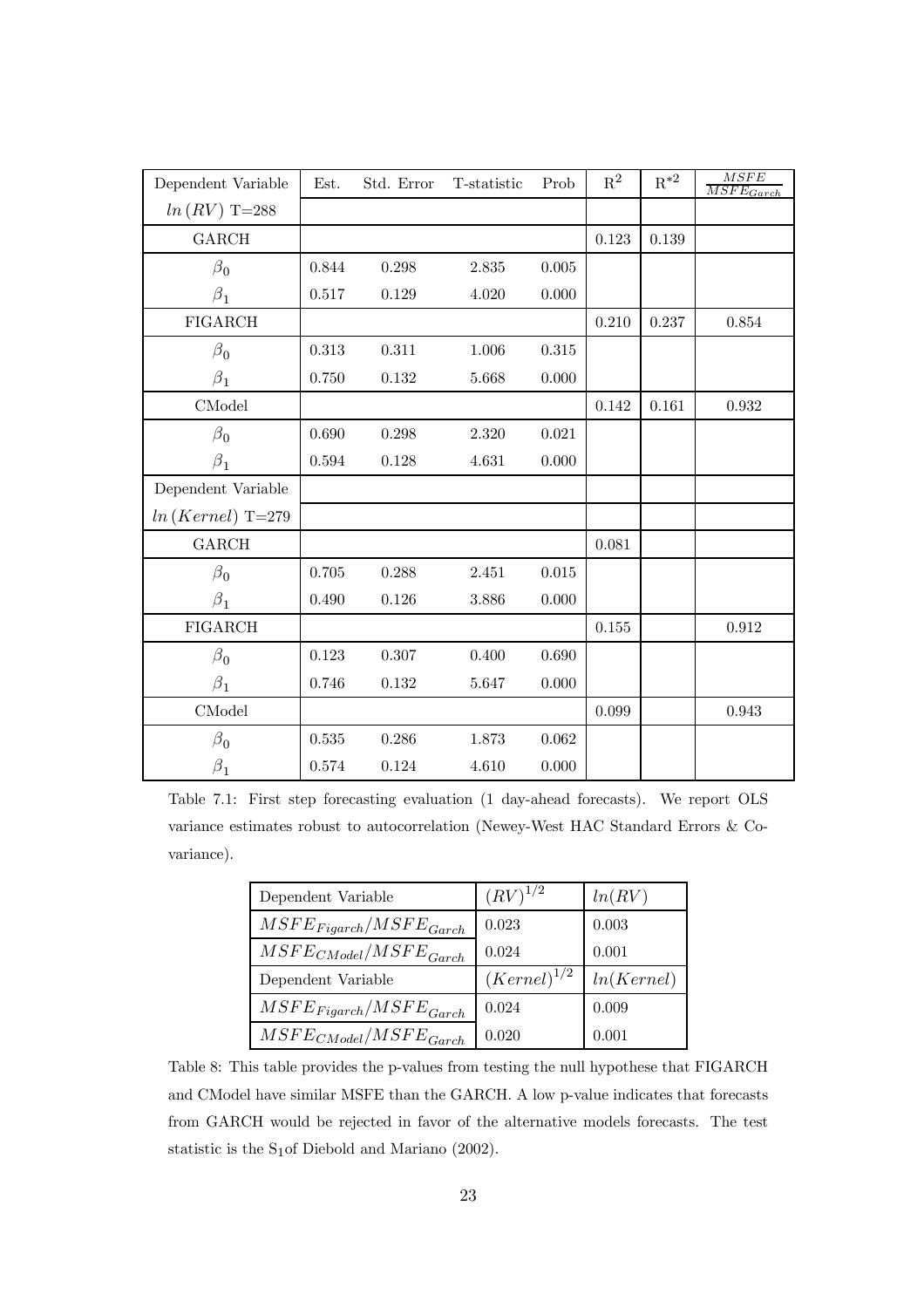| Dependent Variable                | Est.     | Std. Error | T-statistic | Prob      | $\mathbb{R}^2$ | $R^{*2}$ |
|-----------------------------------|----------|------------|-------------|-----------|----------------|----------|
| $(RV)^{1/2}$ n=243                |          |            |             |           |                |          |
| <b>GARCH</b>                      |          |            |             |           | 0.0003         | 0.0004   |
| $\beta_0$                         | 2.223    | 0.150      | 14.85       | 0.000     |                |          |
| $\beta_1$                         | $-0.017$ | 0.061      | $-0.271$    | 0.787     |                |          |
| <b>FIGARCH</b>                    |          |            |             |           | 0.0003         | 0.0004   |
| $\beta_0$                         | 2.223    | 0.150      | 14.85       | 0.000     |                |          |
| $\beta_1$                         | $-0.012$ | 0.046      | $-0.267$    | 0.791     |                |          |
| $\mathrm{S}\mathrm{V}2\mathrm{F}$ |          |            |             |           | 0.011          | 0.015    |
| $\beta_0$                         | 1.934    | 0.218      | 8.862       | 0.000     |                |          |
| $\beta_1$                         | 0.088    | $0.073\,$  | 1.207       | 0.229     |                |          |
| Dependent Variable                |          |            |             |           |                |          |
| $(Kernel)^{1/2}$ n=243            |          |            |             |           |                |          |
| GARCH                             |          |            |             |           | 0.0014         |          |
| $\beta_0$                         | 2.066    | 0.159      | 13.00       | 0.000     |                |          |
| $\beta_1$                         | 0.041    | 0.069      | 0.594       | 0.223     |                |          |
| <b>FIGARCH</b>                    |          |            |             |           | 0.0014         |          |
| $\beta_0$                         | 2.065    | 0.163      | 12.691      | 0.000     |                |          |
| $\beta_1$                         | 0.031    | 0.055      | 0.566       | $0.572\,$ |                |          |
| SV <sub>2F</sub>                  |          |            |             |           | 0.034          |          |
| $\beta_0$                         | 1.660    | 0.238      | 6.967       | 0.000     |                |          |
| $\beta_1$                         | 0.174    | 0.081      | 2.151       | 0.032     |                |          |

Table 9: Second step forecasting evaluation (10 days rolling forecasts). We report OLS variance estimates robust to autocorrelation (Newey-West HAC Standard Errors & Covariance).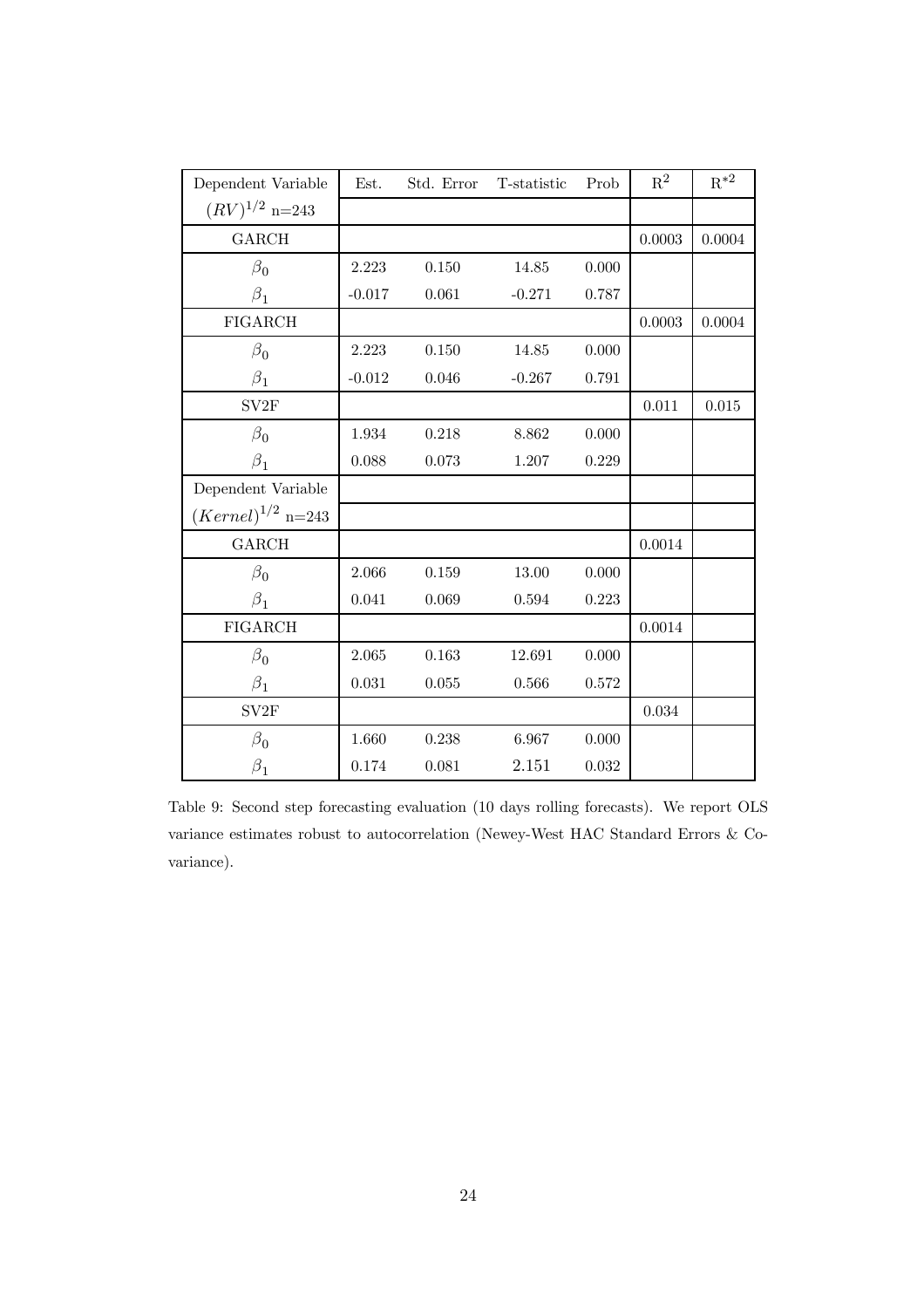| Dependent Variable                | Est.      | Std. Error | T-statistic | Prob  | $R^2$ | $\mathrm{R}^{*2}$ |
|-----------------------------------|-----------|------------|-------------|-------|-------|-------------------|
| $ln(RV)$ n=243                    |           |            |             |       |       |                   |
| <b>GARCH</b>                      |           |            |             |       | 0.000 | 0.000             |
| $\beta_0$                         | 1.449     | 0.128      | 11.32       | 0.000 |       |                   |
| $\beta_1$                         | $-0.001$  | 0.077      | $-0.009$    | 0.993 |       |                   |
| <b>FIGARCH</b>                    |           |            |             |       | 0.000 | 0.000             |
| $\beta_0$                         | 1.449     | 0.167      | 8.664       | 0.000 |       |                   |
| $\beta_1$                         | $-0.0001$ | 0.077      | $-0.002$    | 0.999 |       |                   |
| $\mathrm{S}\mathrm{V}2\mathrm{F}$ |           |            |             |       | 0.021 | 0.027             |
| $\beta_0$                         | 1.187     | 0.165      | 7.174       | 0.000 |       |                   |
| $\beta_1$                         | $0.132\,$ | 0.076      | 1.733       | 0.084 |       |                   |
| Dependent Variable                |           |            |             |       |       |                   |
| $ln(Kernel)$ n=238                |           |            |             |       |       |                   |
| <b>GARCH</b>                      |           |            |             |       | 0.002 |                   |
| $\beta_0$                         | 1.238     | 0.146      | 8.461       | 0.000 |       |                   |
| $\beta_1$                         | 0.075     | 0.086      | 0.871       | 0.385 |       |                   |
| <b>FIGARCH</b>                    |           |            |             |       | 0.003 |                   |
| $\beta_0$                         | 1.194     | 0.215      | 5.547       | 0.000 |       |                   |
| $\beta_1$                         | 0.076     | 0.098      | 0.775       | 0.439 |       |                   |
| SV2F                              |           |            |             |       | 0.050 |                   |
| $\beta_0$                         | 0.816     | 0.178      | 4.008       | 0.000 |       |                   |
| $\beta_1$                         | 0.272     | 0.091      | 2.987       | 0.003 |       |                   |

Table 9.1: Second step forecasting evaluation (10 days rolling forecasts). We report OLS variance estimates robust to autocorrelation (Newey-West HAC Standard Errors & Covariance).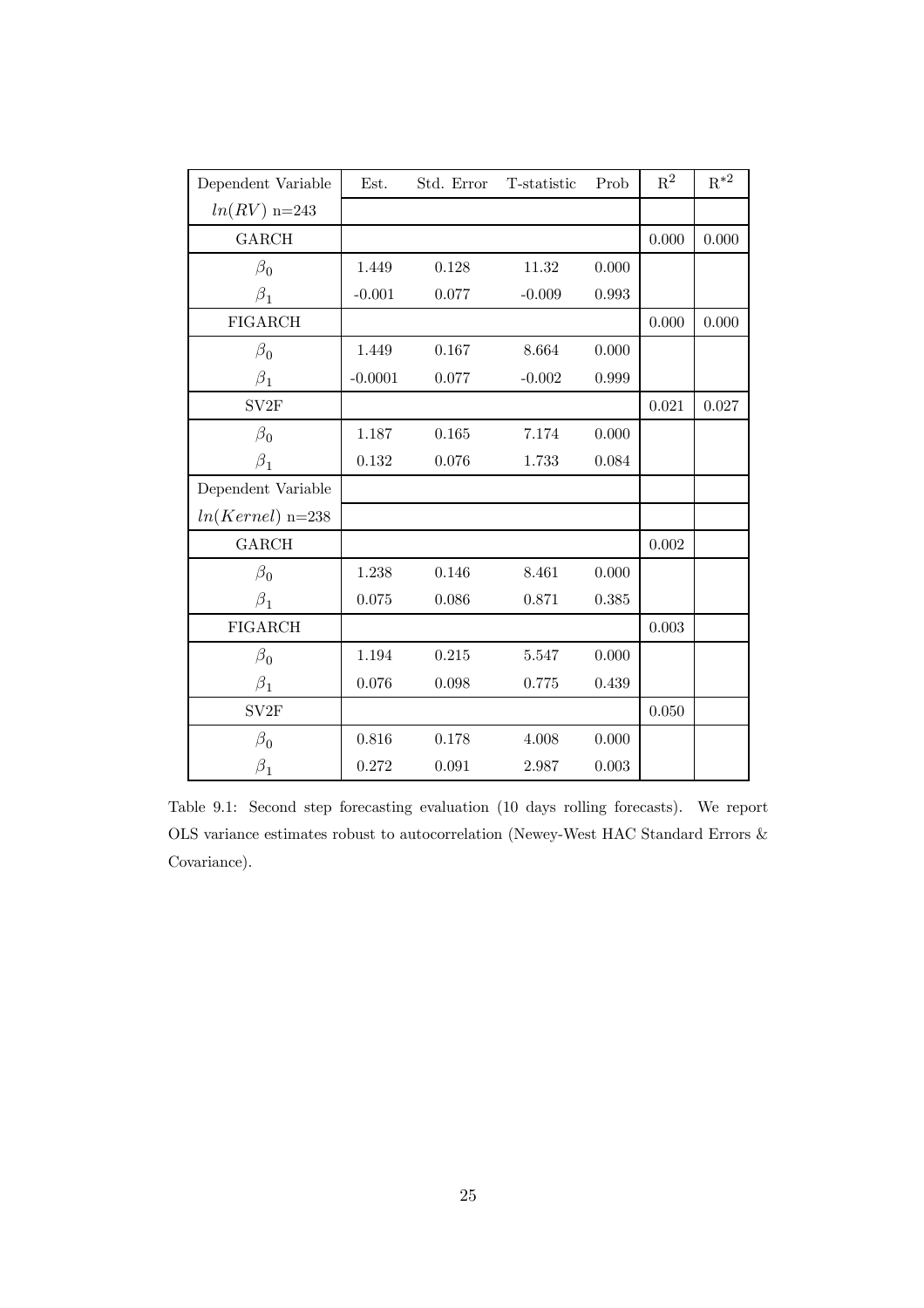

Figure 3: Comparison between the square roots of Kernel-estimator and volatility forecasts of the alternative models. Panel a)  $\sqrt{Kernel}$  and  $\sqrt{SV2F}$ , Panel b)  $\sqrt{Kernel}$  and  $\sqrt{FIGARCH}$  and Panel c)  $\sqrt{Kernel}$  and  $\sqrt{GARCH}$ . The continuous line corresponds to the Kernel and the dotted lines to volatility forecasts of the alternative models.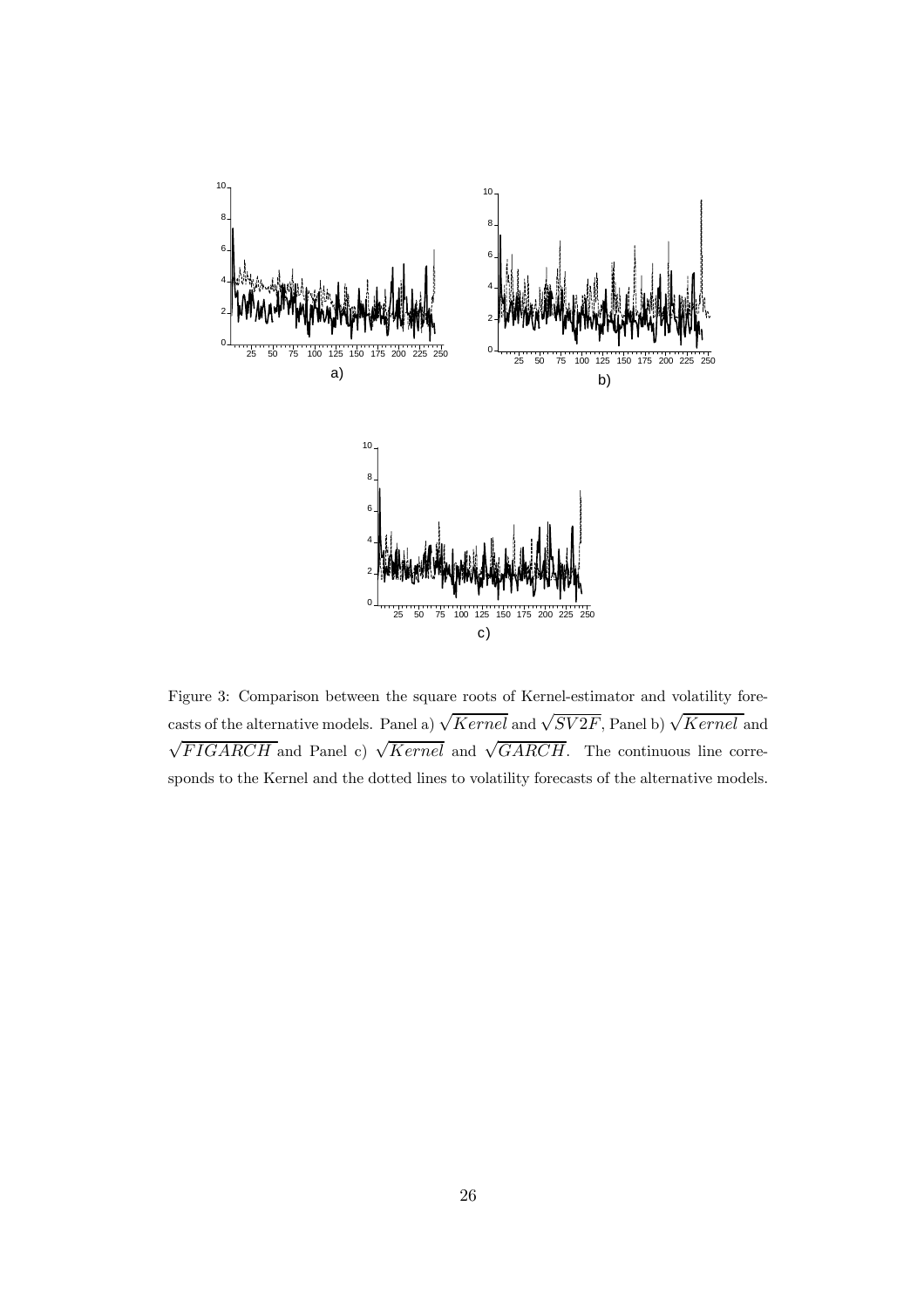| Dependent Variable                | Est.  | Std. Error | T-statistic | Prob      | $\mathbb{R}^2$ | $R^{*2}$ |
|-----------------------------------|-------|------------|-------------|-----------|----------------|----------|
| $(RV)^{1/2}$ n=288                |       |            |             |           |                |          |
| <b>FIGARCH</b>                    |       |            |             |           | 0.027          | 0.031    |
| $\beta_0$                         | 2.499 | 0.230      | 10.87       | 0.000     |                |          |
| $\beta_1$                         | 0.128 | $0.04\,$   | 3.019       | $0.003\,$ |                |          |
| CModel                            |       |            |             |           | 0.016          | 0.018    |
| $\beta_0$                         | 2.667 | 0.236      | 11.291      | 0.000     |                |          |
| $\beta_1$                         | 0.120 | 0.061      | 1.971       | 1.971     |                |          |
| $\mathrm{S}\mathrm{V}2\mathrm{F}$ |       |            |             |           | 0.023          | 0.027    |
| $\beta_0$                         | 2.727 | 0.203      | 13.41       | 0.000     |                |          |
| $\beta_1$                         | 0.115 | $0.038\,$  | $3.00\,$    | 0.003     |                |          |
| Dependent Variable                |       |            |             |           |                |          |
| $(Kestimator)^{1/2}$ n=279        |       |            |             |           |                |          |
| <b>FIGARCH</b>                    |       |            |             |           | 0.018          |          |
| $\beta_0$                         | 2.376 | 0.227      | 10.45       | 0.000     |                |          |
| $\beta_1$                         | 0.114 | 0.042      | 2.700       | 0.007     |                |          |
| CModel                            |       |            |             |           | 0.014          |          |
| $\beta_0$                         | 2.467 | 0.215      | 11.48       | 0.000     |                |          |
| $\beta_1$                         | 0.125 | 0.055      | 2.274       | 0.024     |                |          |
| SV <sub>2F</sub>                  |       |            |             |           | 0.020          |          |
| $\beta_0$                         | 2.524 | 0.212      | 11.91       | 0.000     |                |          |
| $\beta_1$                         | 0.115 | 0.042      | 2.743       | 0.007     |                |          |

Table 10: Second step forecasting evaluation (1 day rolling forecasts). We report OLS variance estimates robust to autocorrelation (Newey-West HAC Standard Errors & Covariance).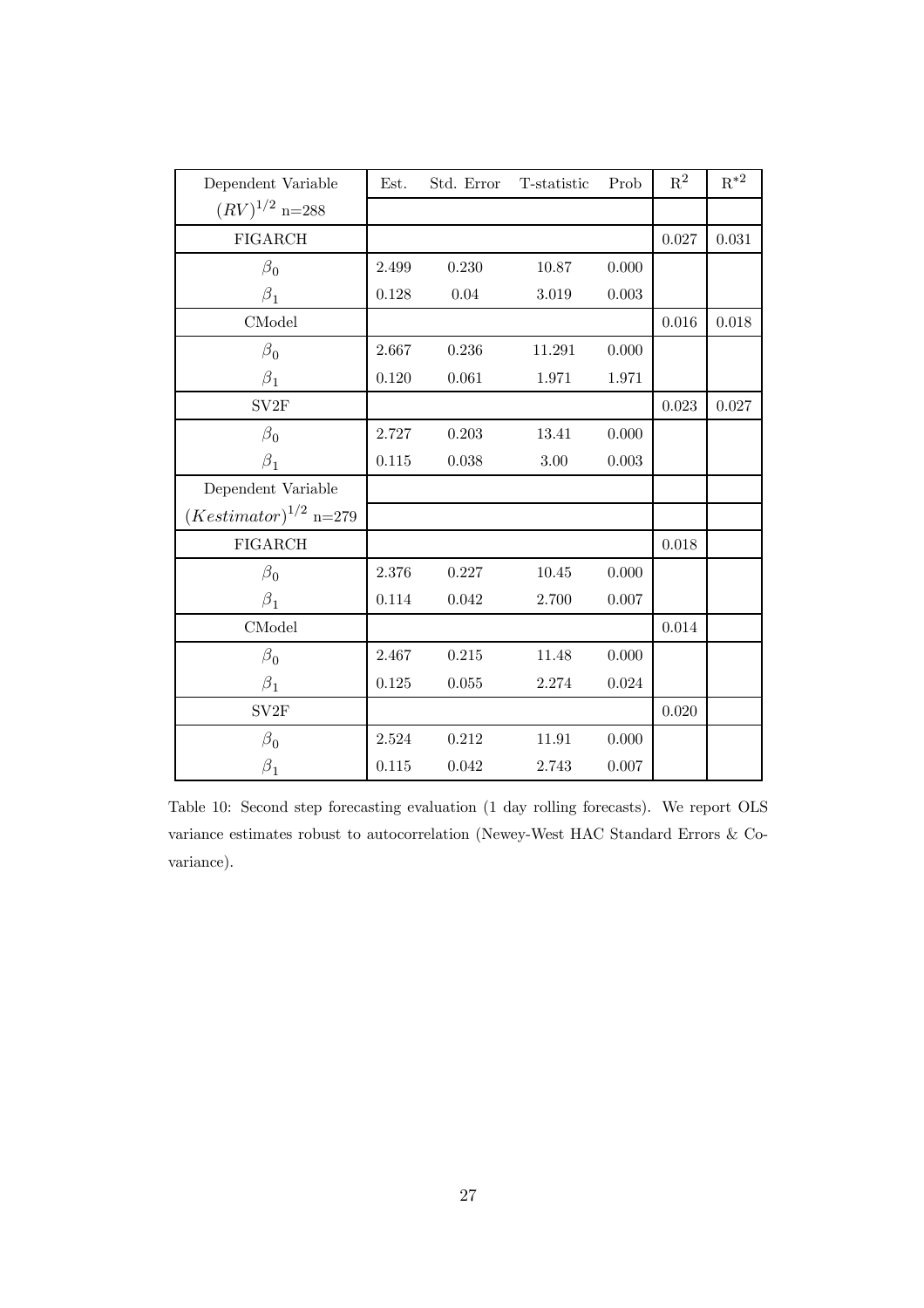| Dependent Variable                | Estimates | Std. Error | T-statistic | Prob  | $\mathbf{R}^2$ | $R^{*2}$ |
|-----------------------------------|-----------|------------|-------------|-------|----------------|----------|
| $ln(RV)$ n=288                    |           |            |             |       |                |          |
| <b>FIGARCH</b>                    |           |            |             |       | 0.038          | 0.043    |
| $\beta_0$                         | 1.481     | 0.191      | 7.763       | 0.000 |                |          |
| $\beta_1$                         | 0.200     | 0.065      | 3.076       | 0.002 |                |          |
| CMode                             |           |            |             |       | 0.052          | 0.058    |
| $\beta_0$                         | 1.603     | 0.162      | 9.911       | 0.000 |                |          |
| $\beta_1$                         | 0.218     | 0.066      | $3.292\,$   | 0.001 |                |          |
| $\mathrm{S}\mathrm{V}2\mathrm{F}$ |           |            |             |       | 0.040          | 0.045    |
| $\beta_0$                         | 1.790     | 0.113      | 15.81       | 0.000 |                |          |
| $\beta_1$                         | 0.133     | 0.039      | 3.378       | 0.001 |                |          |
| Dependent Variable                |           |            |             |       |                |          |
| $ln(Kernel)$ n=279                |           |            |             |       |                |          |
| <b>FIGARCH</b>                    |           |            |             |       | 0.028          |          |
| $\beta_0$                         | 1.298     | 0.211      | 6.149       | 0.000 |                |          |
| $\beta_1$                         | 0.196     | 0.075      | 2.606       | 0.010 |                |          |
| CMode                             |           |            |             |       | 0.038          |          |
| $\beta_0$                         | 1.407     | 0.162      | 8.702       | 0.000 |                |          |
| $\beta_1$                         | 0.217     | 0.070      | 3.092       | 0.002 |                |          |
| SV2F                              |           |            |             |       | 0.050          |          |
| $\beta_0$                         | 1.498     | 0.117      | 12.76       | 0.000 |                |          |
| $\beta_1$                         | 0.175     | 0.044      | 3.995       | 0.000 |                |          |

Table 10.1: Second step forecasting evaluation (1 day rolling forecasts). We report OLS variance estimates robust to autocorrelation (Newey-West HAC Standard Errors & Covariance).